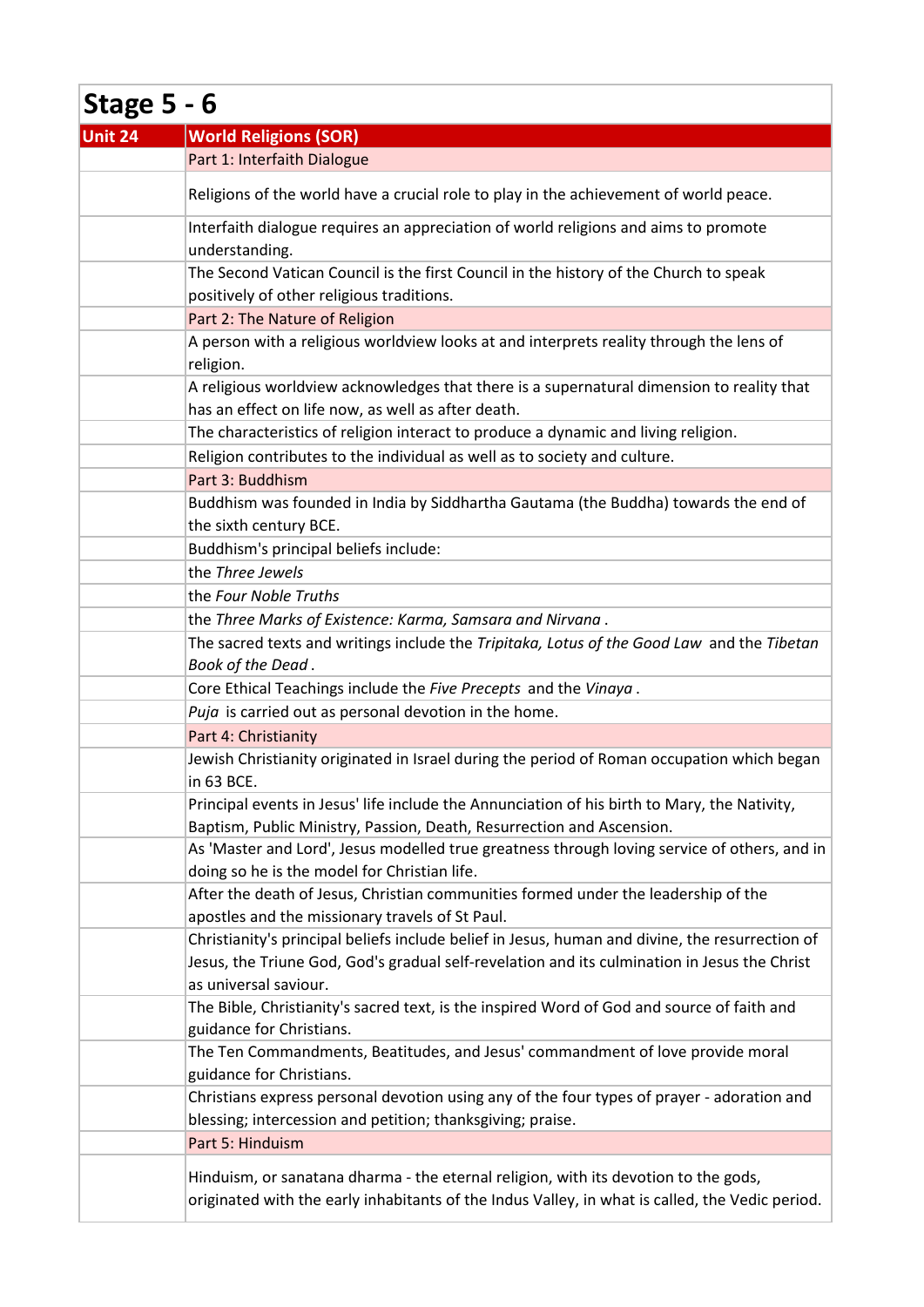| Its principal beliefs include Atman and Brahman, gods and goddesses, Dharma, Karma and                                                                                                                                                                          |
|-----------------------------------------------------------------------------------------------------------------------------------------------------------------------------------------------------------------------------------------------------------------|
| Moksha, as well as union with God through yoga.                                                                                                                                                                                                                 |
| The sacred texts of Hinduism include the Vedas, Upanishads and the Epics - the Ramayana<br>and Mahabharata.                                                                                                                                                     |
| The four varnas comprise the principal ethical teachings of Hinduism, while the ashramas                                                                                                                                                                        |
| are everyday applications of these ethical teachings.                                                                                                                                                                                                           |
| Devotion in the home consists of puja, by which the devotee is able to make direct contact<br>with deities, without the intervention of a priest.                                                                                                               |
| Part 6: Islam                                                                                                                                                                                                                                                   |
| Islam was revealed to Muhammad, considered by Muslims to be a prophet, between c.610<br>CE and 632 CE, and its early development took place under the leadership of the Four<br><b>Rightly Guided Caliphs.</b>                                                  |
| Islam's principal beliefs are expressed in the six principal articles (aqida), which constitute<br>the core creed of all Muslims.                                                                                                                               |
| Islam's sacred texts and writings consist of the Qur'an, considered by Muslims to be the<br>direct word of God revealed to Muhammad, and the Hadith, reports or narrations on the<br>speech, actions, tacit approvals and descriptions of Muhammad.             |
| Islamic Law is a comprehensive legal system which includes religious, civil, criminal,<br>business, family, inheritance, marriage and divorce laws.                                                                                                             |
| The five essential duties of Muslims comprise the Five Pillars of Islam.                                                                                                                                                                                        |
| Part 7: Judaism                                                                                                                                                                                                                                                 |
| According to Jewish tradition, Abram son of Terah, born in the city of Ur in Southern<br>Mesopotamia around 1800 BCE, was called by God when he was 75 years of age and made<br>an offer which had all the characteristics of a covenant or b'rit (Gen 12:1-7). |
| Judaism, also called ethical monotheism, teaches one God who has a number of attributes,<br>along with the importance of the Covenant for Jewish people.                                                                                                        |
| In their broadest sense, the Hebrew sacred writings consist of two traditions, the written<br>TaNak and the oral Talmud.                                                                                                                                        |
| The divine moral Law, or principal ethical teachings, has been codified in the Torah and<br>explained and elaborated upon in the Talmud and other Jewish religious literature.                                                                                  |
| Shabbat is the most important ritual observed in Judaism and finds its source in the direct<br>command God gave the Chosen People at Sinai, after leading them out of Egypt with a<br>mighty hand and outstretched arms.                                        |
|                                                                                                                                                                                                                                                                 |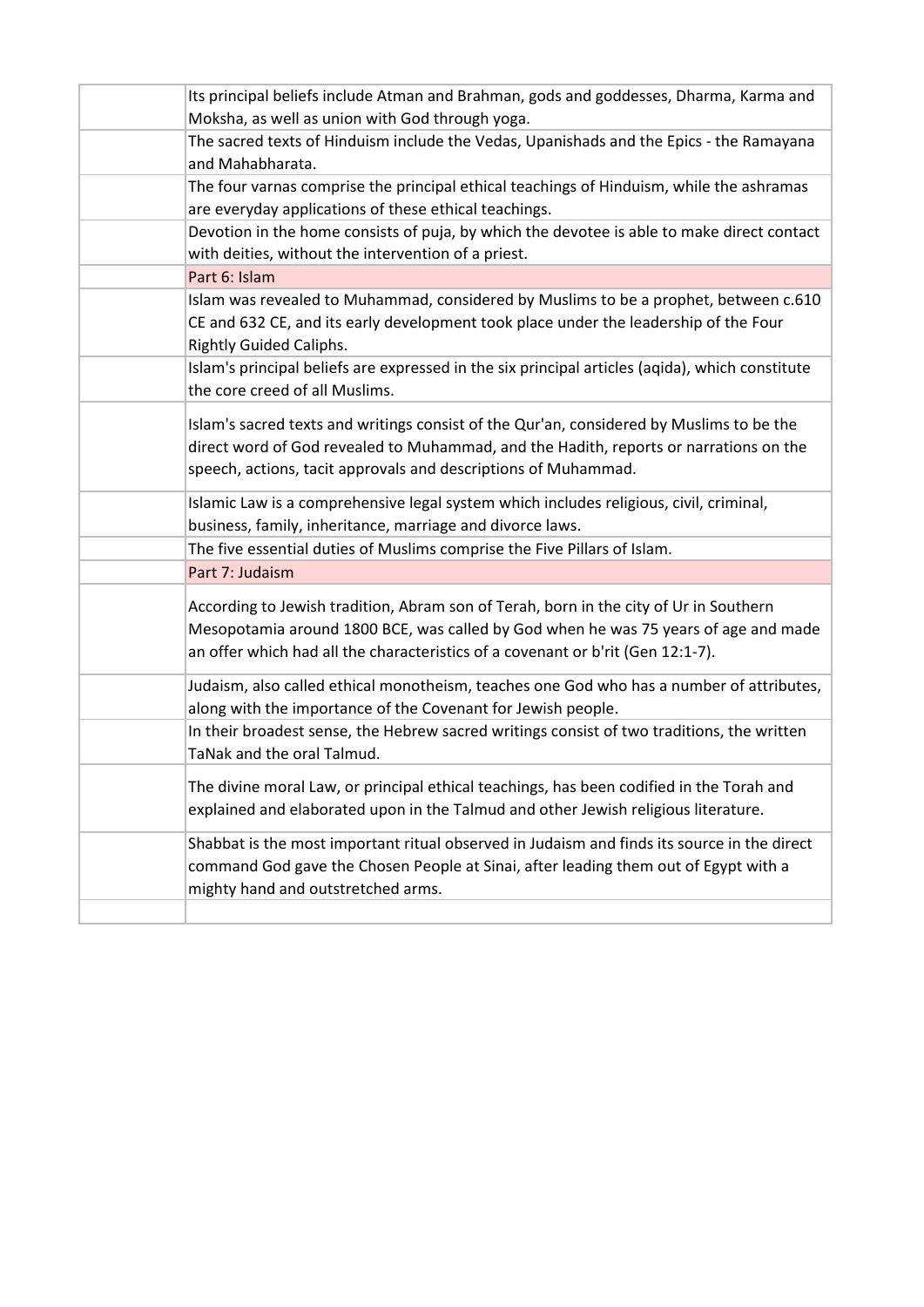| <b>Unit 25</b> | <b>Bringing About Kingdom</b>                                                                                                                                                                                                                 |
|----------------|-----------------------------------------------------------------------------------------------------------------------------------------------------------------------------------------------------------------------------------------------|
|                | Part 1: The Coming of the Kingdom                                                                                                                                                                                                             |
|                | Jesus and his saving presence usher in a new era in the coming of the kingdom of God.                                                                                                                                                         |
|                | The Beatitudes exemplify the lifestyle and mind-set of one who belongs to the kingdom of<br>God.                                                                                                                                              |
|                | Jesus worked miracles and wonders to show that the kingdom of God was at hand.                                                                                                                                                                |
|                | The Church continues the mission of Jesus.                                                                                                                                                                                                    |
|                | Part 2: Building the City of God                                                                                                                                                                                                              |
|                | The term 'city of God' is an image or metaphor referring to the kingdom of God and has<br>various interpretations, some of which are misleading.                                                                                              |
|                | As citizens of the city of God, St Paul says, we are part of God's household and part of a<br>building that has Jesus as its cornerstone and the apostles and prophets as the foundations.                                                    |
|                | Christians are called to give hope to the building of the 'city of God, the civilisation of love'.                                                                                                                                            |
|                | Part 3: The Kingdom of God in Mark                                                                                                                                                                                                            |
|                | The new age of salvation has already begun and people are at the threshold of the end of<br>time when the kingdom will be inaugurated in all its fullness.                                                                                    |
|                | The victory of the kingdom of God over evil, suffering and death is hidden in the cross, and<br>will be realised at the end of time, when Jesus will come again.                                                                              |
|                | Jesus spoke in parables to demonstrate what the kingdom of God is like, how one is to<br>receive and enter the kingdom and how he is the manifestation of the kingdom of God.                                                                 |
|                | Part 4: Keystones of the Kingdom                                                                                                                                                                                                              |
|                | Jesus announced that the Spirit of the Lord had anointed him and sent him to bring good<br>news to the poor, to proclaim liberty to captives and sight to the blind; to set the<br>downtrodden free and proclaim the Lord's favour (Lk 4:18). |
|                | Building a city and 'civilisation of love' is the task and vocation of each person individually<br>and with others.                                                                                                                           |
|                | Justice is understood to be fair dealing in relationships with others, individually and<br>communally, and is spoken of in terms of one of three types of justice.                                                                            |
|                | Part 5: Social Justice                                                                                                                                                                                                                        |
|                | Social justice refers to creating a society that recognises and upholds the principles of<br>equality and solidarity, and values and respects the dignity of every human person.                                                              |
|                | The Church articulates her teachings about social justice in seven general principles.                                                                                                                                                        |
|                | Part 6: Human Dignity and Social Justice                                                                                                                                                                                                      |
|                | Created in the image and likeness of God, each person is endowed with an essential,                                                                                                                                                           |
|                | permanent and sacred value, which is unable to be taken away or violated.                                                                                                                                                                     |
|                | Catholic teaching on human dignity comes from biblical, moral and theological<br>understandings of the human person.                                                                                                                          |
|                | Church teachings on human dignity can be found in encyclicals and the Catechism of the<br>Catholic Church.                                                                                                                                    |
|                | Human rights flow as a natural outcome and consequence of human dignity.                                                                                                                                                                      |
|                | Part 7: Society and Social Justice                                                                                                                                                                                                            |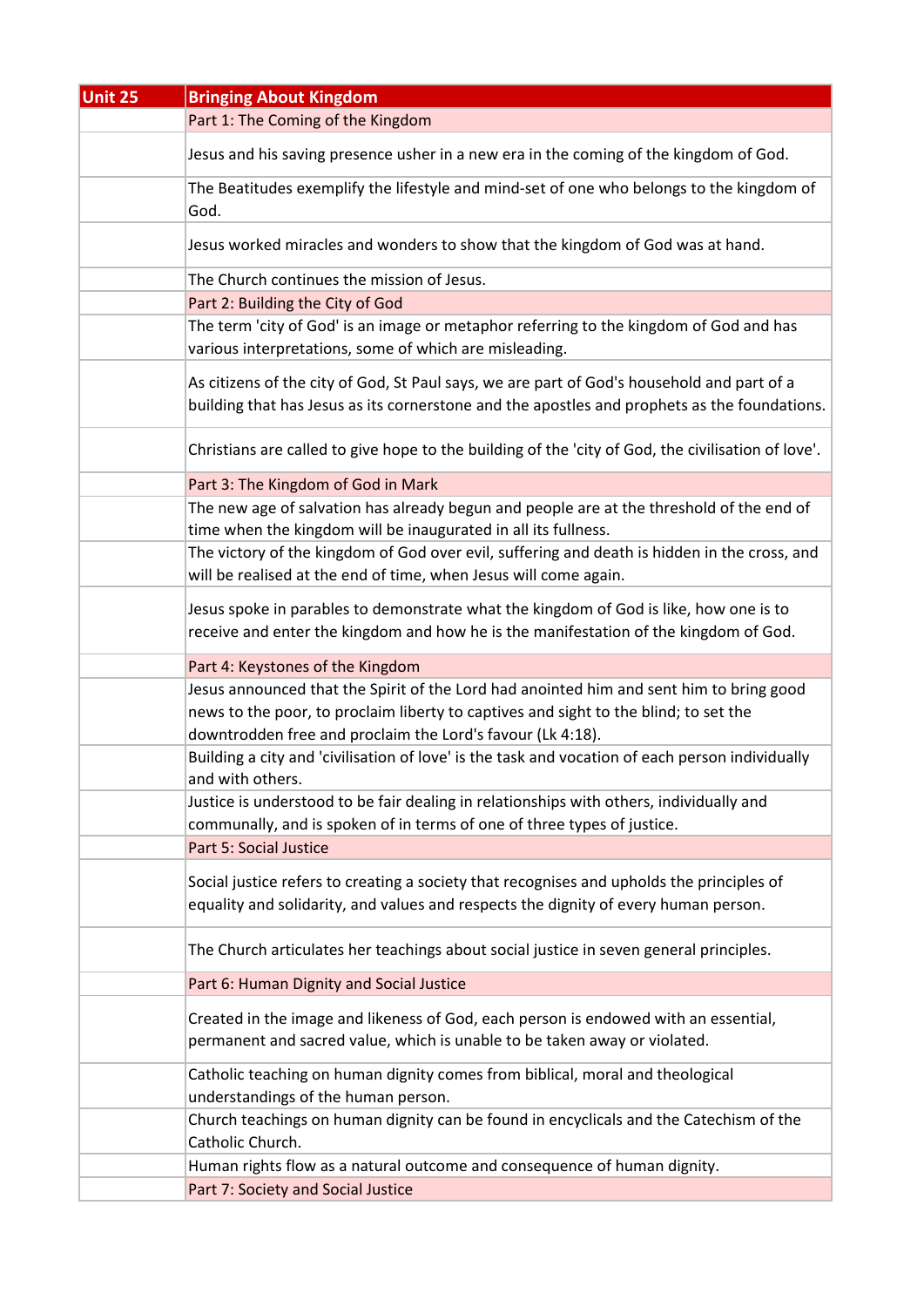| Linked and interconnected in a fraternity of unity and love, every human person belongs to<br>the world of humanity; every human person is mutually interdependent: no one stands<br>alone.                                        |
|------------------------------------------------------------------------------------------------------------------------------------------------------------------------------------------------------------------------------------|
| It is our Christian duty to engender, nurture, promote and uphold loving and just<br>relationships with others, be it in family, church, school, employment, leisure or elsewhere.                                                 |
| The building blocks of human relationships are truth, freedom, justice and peace.                                                                                                                                                  |
| Part 8: Indigenous Peoples, the Homeless and Asylum Seekers                                                                                                                                                                        |
| Social justice is an issue affecting approximately 5,000 indigenous groups worldwide.                                                                                                                                              |
| Hebrew and Christian Scriptures make special note of the priority of care to be given to the<br>traveller, the homeless, the orphan, the refugee, the foreigner, the stranger, and the<br>asylum seeker.                           |
| Part 9: Environment, Economics and Education                                                                                                                                                                                       |
| Social justice issues confronting us today extend far beyond human, individual, personal,<br>local, national and international boundaries, encompassing relationships and<br>responsibilities of ecological and cosmic magnitudes. |
| Stewardship is the human responsibility entrusted to us by the Creator of the universe to<br>care for, share with others, and look after our natural world.                                                                        |
| To work is to share as co-creators in the work of God's creative activity.                                                                                                                                                         |
| Part 10: Christian Social Justice                                                                                                                                                                                                  |
| Christians are called to right the wrongs committed against the poor and oppressed, to<br>bring about the love, peace and justice of God's kingdom.                                                                                |
| Catholic Action groups have developed a process for social change called SEE, JUDGE, and<br>ACT.                                                                                                                                   |
| God raised up the Hebrew prophets to speak God's message of justice and righteousness<br>amidst social corruption and injustice.                                                                                                   |
| Summary                                                                                                                                                                                                                            |
| Glossary                                                                                                                                                                                                                           |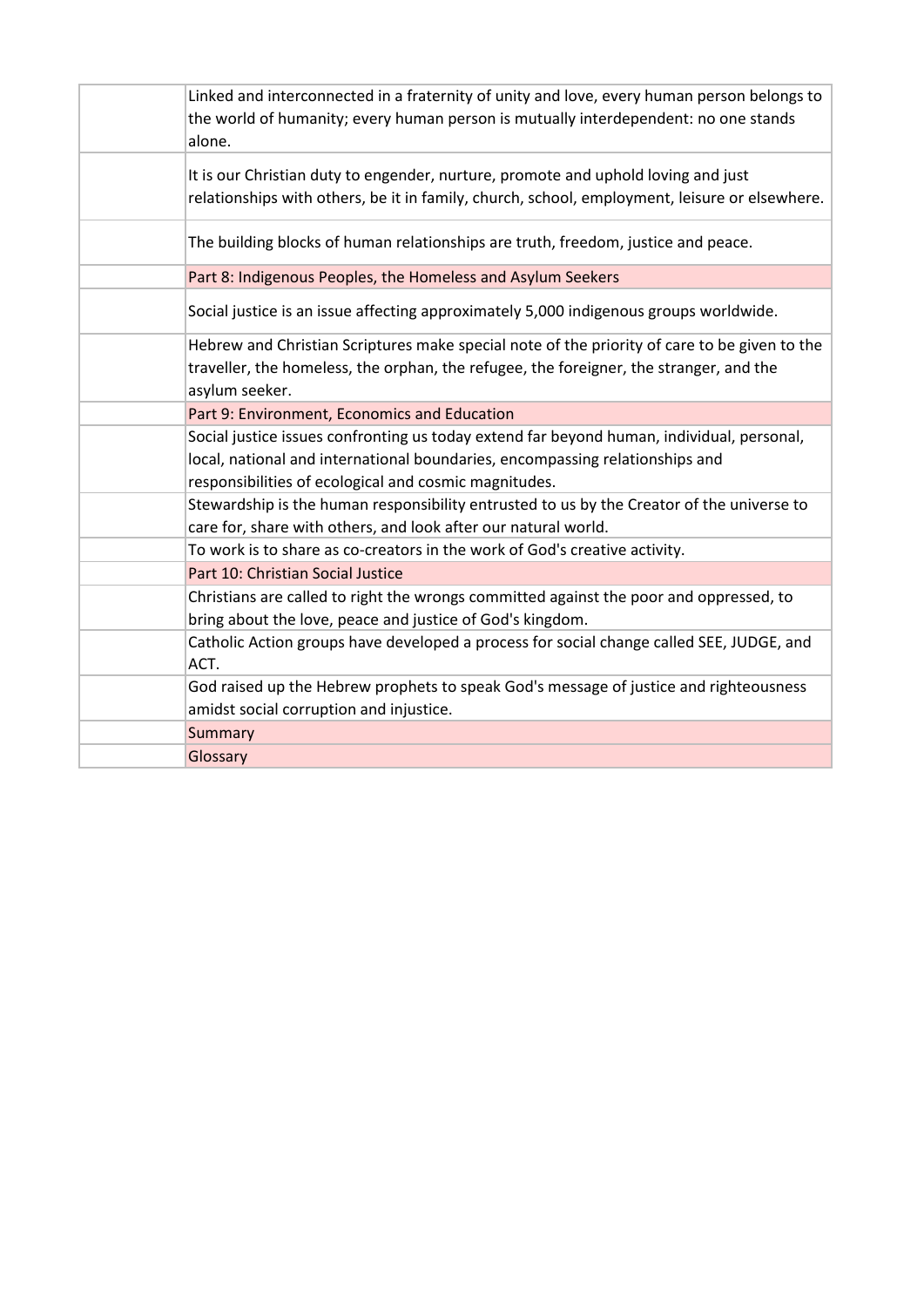| Unit 26 | <b>Modern Church History</b>                                                                                      |
|---------|-------------------------------------------------------------------------------------------------------------------|
|         | Part 1: Coming to the Modern Age                                                                                  |
|         | Throughout history, the Church has continued the mission of Jesus.                                                |
|         | Because the Church is immersed in human history, it has both influenced history and been                          |
|         | influenced by it - the modern Church is no different.                                                             |
|         | Part 2: Beginning the Modern Age                                                                                  |
|         | The Enlightenment, or Age of Reason, was an eighteenth-century movement that had its                              |
|         | beginnings in the seventeenth-century.                                                                            |
|         | When speaking about truth one must be aware that there are different kinds of truth, and                          |
|         | each one is valid. In addition, each has its area of concern and field of influence, as well as                   |
|         | its own method of reaching conclusions.                                                                           |
|         | Great philosophers and scientists of the time challenged the Church and its teachings with                        |
|         | an over-emphasis on individual freedom and the role of reason.                                                    |
|         | Part 3: The World in Revolt                                                                                       |
|         | The eighteenth and nineteenth-century revolutions brought great economic and social                               |
|         | change.                                                                                                           |
|         | These 'revolutions' had a profound impact on the Church.                                                          |
|         | Part 4: Spiritual Revival                                                                                         |
|         | In 1891, Pope Leo XIII's Encyclical, Rerum Novarum - Concerning New Things, was the                               |
|         | beginning of the Catholic Church's engagement with concepts of social justice.                                    |
|         |                                                                                                                   |
|         | During the spiritual revival of the nineteenth century, a number of lay movements and                             |
|         | apostolic religious congregations developed within the Church and took up the challenge of<br>Christian ministry. |
|         |                                                                                                                   |
|         | Special devotions developed to the Sacred Heart of Jesus and the Blessed Virgin Mary.                             |
|         | Part 5: Missionary Activity                                                                                       |
|         | From 1815 the Church was no longer just European, but was on its way to becoming global -                         |
|         | a worldwide Church.                                                                                               |
|         | The Congregation for the Propagation of the Faith was established in 1622 by Pope Gregory                         |
|         | XV to assume authority for missionary activity on behalf of the Holy See.                                         |
|         |                                                                                                                   |
|         | Part 6: A Changing World - Vatican I                                                                              |
|         | Loss of the Papal States was necessary for Italian unification, even though it resulted in the                    |
|         | loss of the papacy's temporal power.                                                                              |
|         | Pope Pius IX wrote the Syllabus of Errors in response to the events and movements of the<br>nineteenth century.   |
|         | The main purpose of the First Vatican Council was to institute the doctrine of papal                              |
|         | infallibility, and to confirm the papal denouncement of movements such as rationalism,                            |
|         | liberalism and materialism.                                                                                       |
|         | Part 7: Benedict XV and the World at War                                                                          |
|         | The Universal Church was in a difficult position during the Great War with members on                             |
|         | both sides of the war.                                                                                            |
|         | The Church continued to proclaim Jesus' message by condemning the injustices of war and                           |
|         | attempting to help all victims of the conflict.                                                                   |
|         | While trying to negotiate peace, the Church attempted to remain neutral.                                          |
|         | Part 8: Post World War I Church                                                                                   |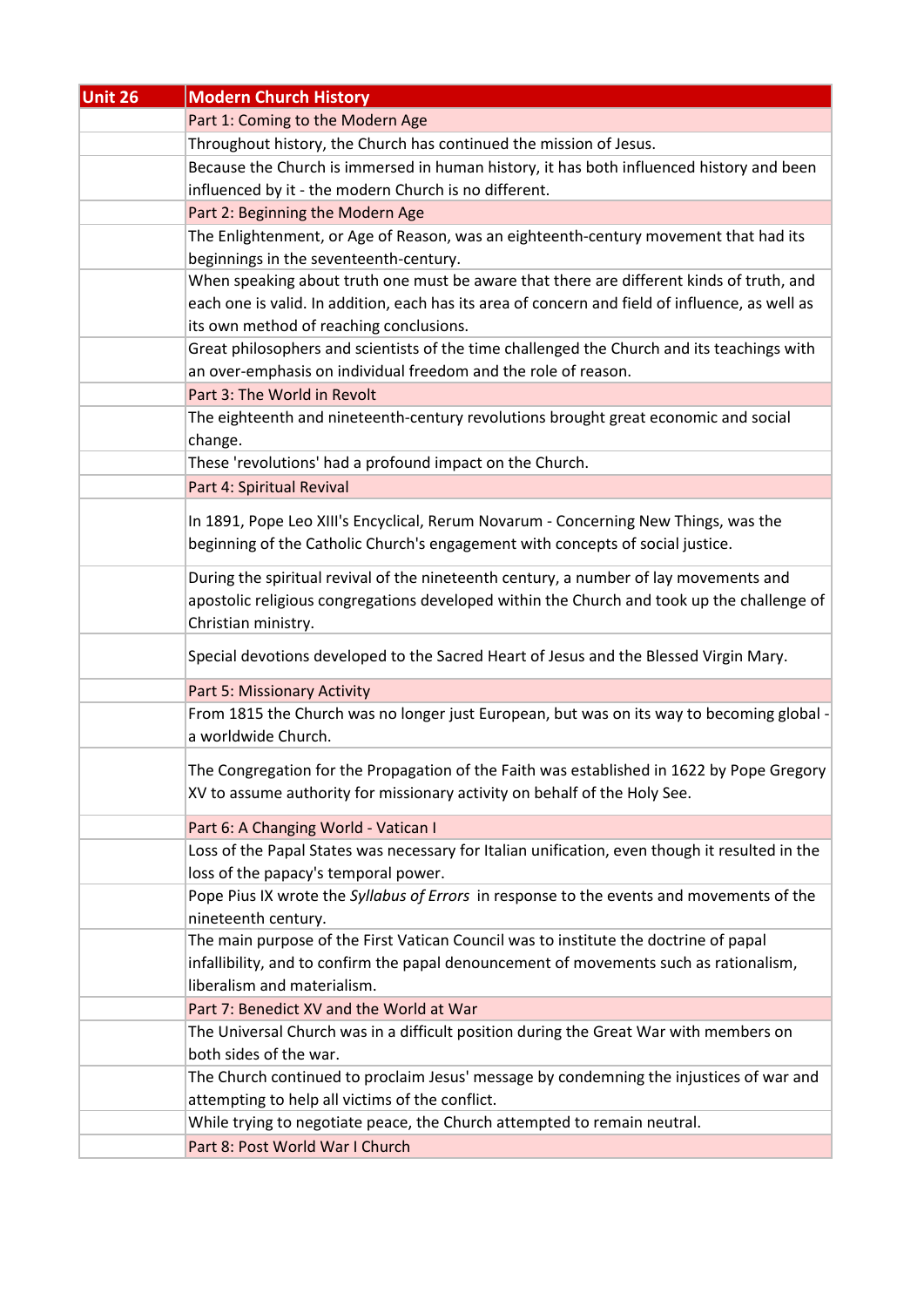| The First World War totally changed the political and social structure of the world, and<br>while the nations of the world, new and old, attempted the rebuild, totalitarianism grew<br>quickly. |
|--------------------------------------------------------------------------------------------------------------------------------------------------------------------------------------------------|
| Communists gained political control of Russia in 1917, under the leadership of Lenin, and                                                                                                        |
| this resulted in the persecution of the Church.                                                                                                                                                  |
| Pope Pius XI condemned communism and continued to offer the Gospel teachings as a                                                                                                                |
| viable alternative.                                                                                                                                                                              |
| The Lateran Agreement with Mussolini formally established the Vatican as an independent<br>state, and Catholicism as the state religion of Italy.                                                |
| The Nazi government developed a policy called the Final Solution, which planned for the                                                                                                          |
| complete extermination of the Jewish people in Germany and in any territories Germany<br>controlled.                                                                                             |
| After gaining full control of the government, Hitler began to impose restrictions on<br>Catholics and the Catholic Church.                                                                       |
| In the light of the spread of atheistic, totalitarian regimes, particularly in Europe, as well as                                                                                                |
| a marked increase in the persecution and murder of Catholics, Pius XI spoke out against the                                                                                                      |
| evils of Nazism.                                                                                                                                                                                 |
| Part 9: World War II (1939-1945)                                                                                                                                                                 |
| Pope Pius XII faced the difficult task of trying to uphold Gospel values while protecting the                                                                                                    |
| Church and maintaining the neutrality of the Vatican.                                                                                                                                            |
| The Church responded to the injustices of World War II in word and deed.                                                                                                                         |
| Part 10: Twentieth-Century Change Agents                                                                                                                                                         |
| In the years between Vatican I (1869-1870) and Vatican II (1963-1965), great challenges                                                                                                          |
| took place in society and in the Church.                                                                                                                                                         |
| A rich tapestry of popes brought their own talents and personalities to respond to the                                                                                                           |
| needs of the Church of the time.                                                                                                                                                                 |
| Part 11: Second Vatican Council (1962 - 1965)                                                                                                                                                    |
| John XXIII convened the Second Vatican Council to engage the Church in dialogue with the<br>modern world.                                                                                        |
| Changes brought about in the life of the Catholic community by the Second Vatican Council                                                                                                        |
| fall into several general areas: Sacred Scripture, sacraments and liturgy, leadership and                                                                                                        |
| responsibility, and ecumenism.                                                                                                                                                                   |
| In 2018, Pope Francis gave formal approval for Australia to hold its first Plenary Council                                                                                                       |
| since 1937.                                                                                                                                                                                      |
| Summary                                                                                                                                                                                          |
| Glossary                                                                                                                                                                                         |
|                                                                                                                                                                                                  |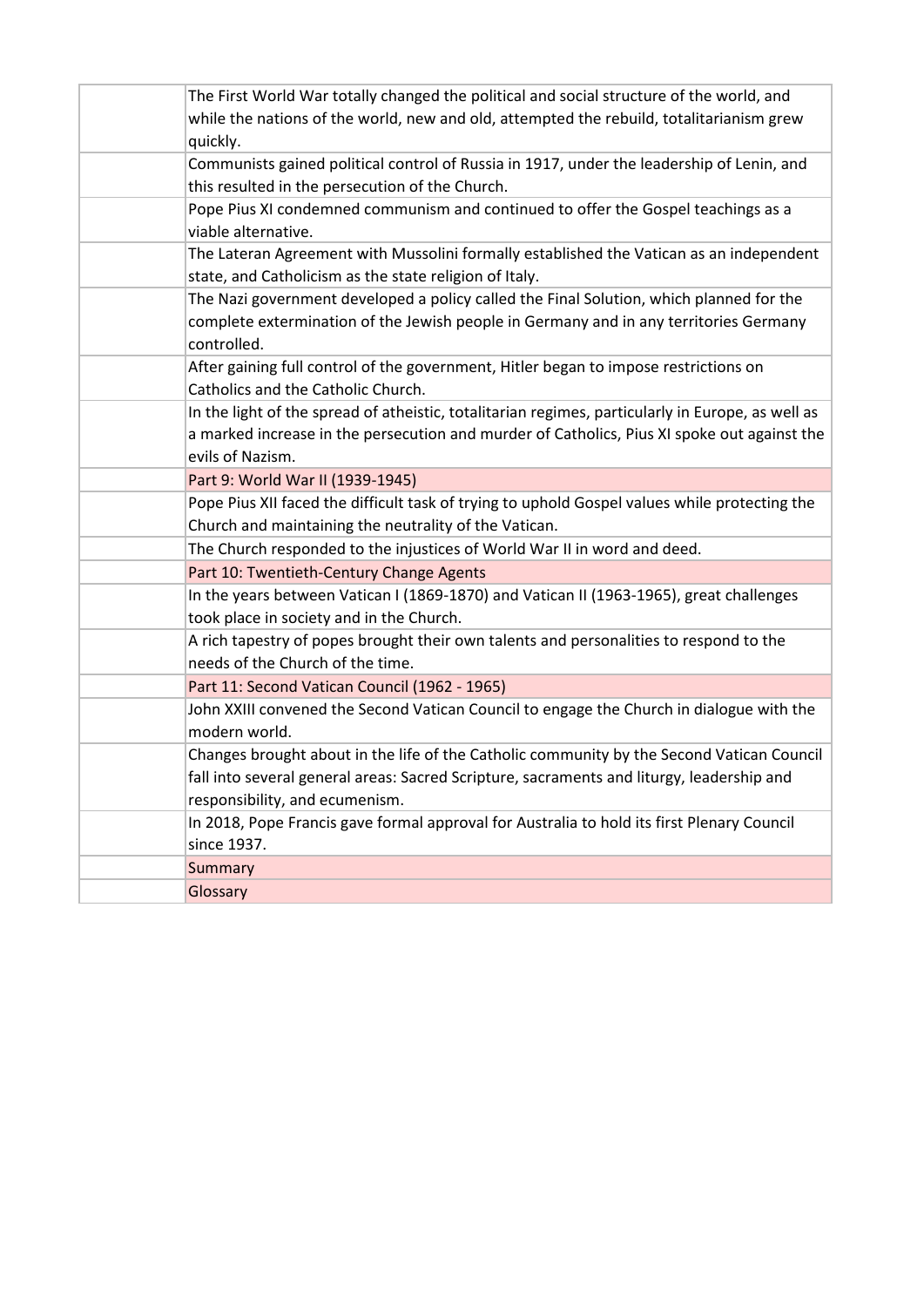| <b>Unit 27</b> | <b>Christian Approach to Loss</b>                                                                                                                                                                                                                                   |
|----------------|---------------------------------------------------------------------------------------------------------------------------------------------------------------------------------------------------------------------------------------------------------------------|
|                | Part 1: Understanding Loss and Grief                                                                                                                                                                                                                                |
|                | Grieving is a process of healing and recovery that is deeply personal and unique to each one<br>experiencing loss.                                                                                                                                                  |
|                | Although the timing and sequencing of the stages of grief are unique to each individual, the                                                                                                                                                                        |
|                | process of grieving has identifiable common elements.                                                                                                                                                                                                               |
|                | Throughout the pages of the Bible, there are numerous stories of loss and grief.                                                                                                                                                                                    |
|                | Part 2: Christ's Death and Triumph over Death                                                                                                                                                                                                                       |
|                | The death and resurrection of Jesus form the central and core tenet of Christian belief.                                                                                                                                                                            |
|                | St Paul tells us the resurrection of Jesus is the living testimony to every Christian believer,<br>that the dead who die in Christ will be raised up to a new, eternal and glorious life in and<br>with Jesus Christ.                                               |
|                | All four New Testament gospels include accounts of Jesus' death and resurrection.                                                                                                                                                                                   |
|                | Jesus affirmed belief in the resurrection of the dead, despite the opposition of many of the<br>Jews.                                                                                                                                                               |
|                | Part 3: Death and Dying in Christ Jesus                                                                                                                                                                                                                             |
|                | Receiving ashes in the form of a cross, traced on our forehead on Ash Wednesday, is a<br>reminder of our sinfulness and our mortality.                                                                                                                              |
|                | Death, a consequence of sin, has been transformed by Christ, because God calls us to God-<br>Self at the moment of our death.                                                                                                                                       |
|                | Death is the completion of our being made one with Christ, our incorporation into the<br>redeeming act of his death and resurrection.                                                                                                                               |
|                | In the waters of Baptism, we die with Christ. In these same waters, we are raised up to a<br>new life in Christ. In the Eucharist, we eat the Bread of Life and drink from the Fountain of<br>Living Waters.                                                        |
|                | Christian symbols and images portray death as reassuring, comforting and filled with the                                                                                                                                                                            |
|                | hope and the promise of risen and never-ending life.                                                                                                                                                                                                                |
|                | Part 4: Life After Death                                                                                                                                                                                                                                            |
|                | Belief in an afterlife is found among peoples of all ages and cultures. From earliest times,<br>practices and rituals of funeral rites and burials of the dead give testimony to this universal<br>belief.                                                          |
|                | Judaism holds a strong and consistent belief in an afterlife of the soul, but belief in an<br>eventual resurrection of the body to occur at some unknown great and awesome 'Day of<br>the Lord' is not as universally held among Jewish groups or sects.            |
|                | Christianity professes a firm and constant belief in an afterlife.                                                                                                                                                                                                  |
|                | Hinduism regards the body as a shell. It is soul inside that cannot be changed or destroyed.<br>This soul takes on different lives in a cycle of birth, death, rebirth in a series of<br>reincarnations, until it arrives at the end cycle, which is called Moksha. |
|                | The traditional funeral customs of the Indigenous people of Australia are based on a variety<br>of beliefs and are conducted in different ways.                                                                                                                     |
|                | However, they all recognise the significance of the spirit or image-soul within the human<br>person and the relationship of the person with the natural world and the spirit world.                                                                                 |
|                | The Catholic funeral rites have three main parts - the vigil, the funeral liturgy and the rite of<br>committal.                                                                                                                                                     |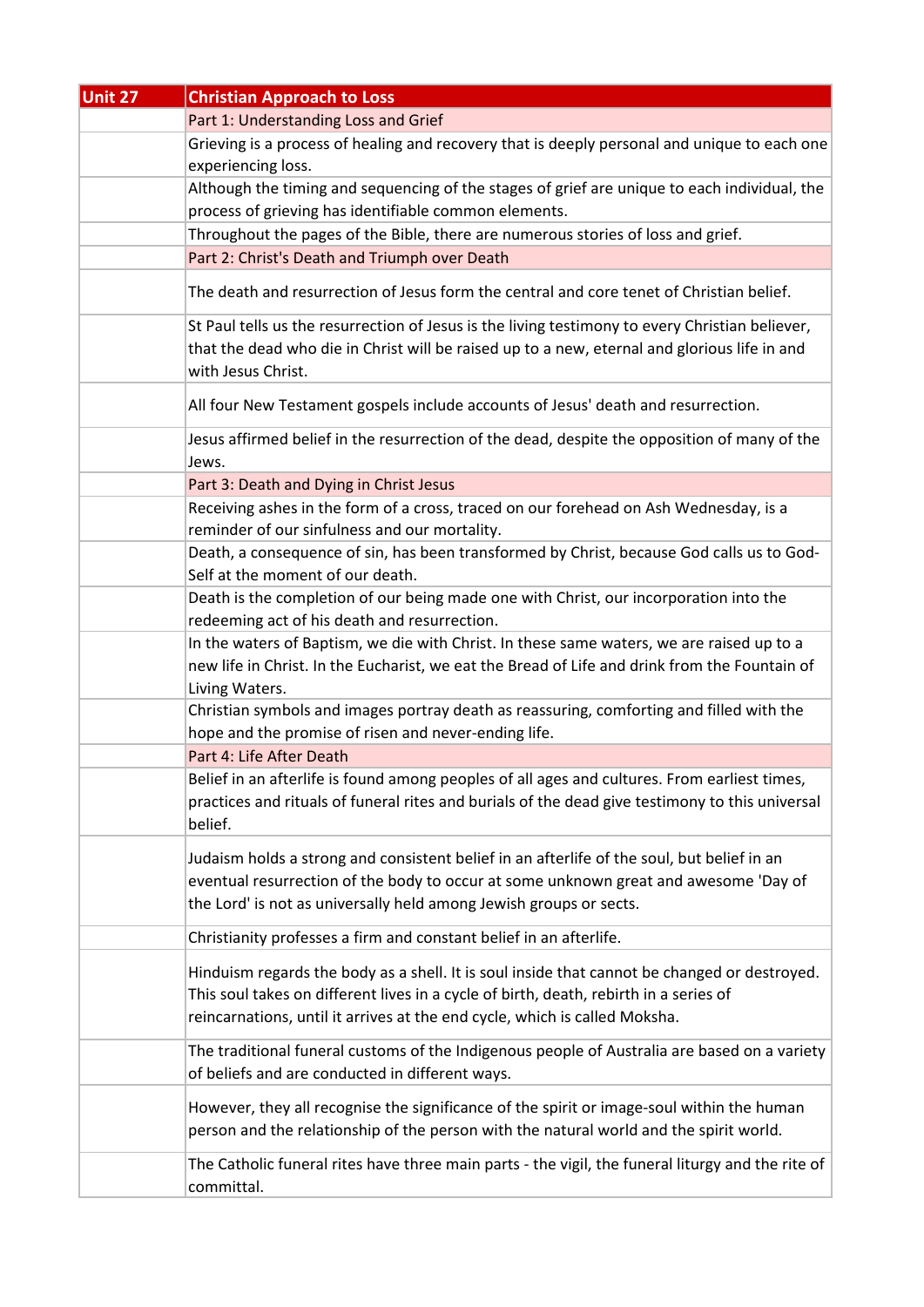| In the funeral rites, we entrust the dead to the care of God, and ask God to comfort the          |
|---------------------------------------------------------------------------------------------------|
| living in their grief.                                                                            |
| The various signs and actions of the funeral rites speak of resurrection and of the new life      |
| that we receive through Jesus Christ.                                                             |
| Part 5: Final Destiny                                                                             |
| At the second coming or Parousia, Jesus will return in power and glory, ushering in the           |
| fulfilment of the Messianic reign of God.                                                         |
| When Jesus returns in glory, he will come to judge all people, those living and those who         |
| have died. This great judgment is referred to as the Last Judgment.                               |
| Each individual will be judged immediately after death, according to their faith and moral        |
| choices - 'in accordance with his or her works and faith.'                                        |
| In heaven we shall see God, and we shall be like God for we shall see God as God is, face to      |
| face.                                                                                             |
| Hell is being separated for all eternity from God. Hell is wherever God isn't.                    |
| Those who die in the grace and friendship of God, but are not yet able to enjoy the               |
| blessedness of heaven are cleansed of their imperfections and the residue of sin in               |
| purgatory.                                                                                        |
| The theory of limbo, understood as a state which includes the souls of infants who die            |
| subject to original sin and without baptism, is not official Church doctrine, but remains a       |
| possible theological explanation.                                                                 |
| Part 6: The Hope and Promise of a New Creation                                                    |
| God's work of creation culminates in the greater work of redemption, realised in the death        |
| and resurrection of Jesus.                                                                        |
| For humanity, this culmination will be the realisation of the unity of all God's people who,      |
| united with Christ, will form the community of the 'City of God'.                                 |
| For the universe, this culmination will be its restoration to its original state of perfect       |
| harmony and balance, and its perfect service of the just, no longer facing obstacles or           |
| disruptive occurrences.                                                                           |
| The book of Revelation uses highly symbolic imagery in describing the final battle between        |
| good and evil, between the kingdom of God and the kingdom of Satan.                               |
| Part 7: The Tragedy of Suicide                                                                    |
| Human life is sacred. It originates from and is sustained by God, the author and creator of       |
| all life.                                                                                         |
|                                                                                                   |
| The Church is and always has been a champion and defender of human life, even when                |
| criticised for maintaining an unpopular stance on some controversial moral issue.                 |
| Suicide reflects a choice for death - a choice to end life, to dispose of the gift of human life, |
| rather than seeing God as the author and keeper of all life.                                      |
| Caring about and concern for our brother and sister are a part of our belonging to the            |
| family of God.                                                                                    |
| Part 8: Pastoral Care of the Sick, Dying and Bereaved                                             |
| Jesus not only cured people physically, he healed them spiritually.                               |
| No matter how old, sick or useless a human life may appear, it remains sacred and is to be        |
| treated with reverent respect and compassionate care.                                             |
| Christianity's two great commandments of love, and Jesus' revelation of God as a loving and       |
| merciful Father, have strongly influenced and shaped an attitude and culture of concern for       |
| the sick and for those who have no one to care for them.                                          |
|                                                                                                   |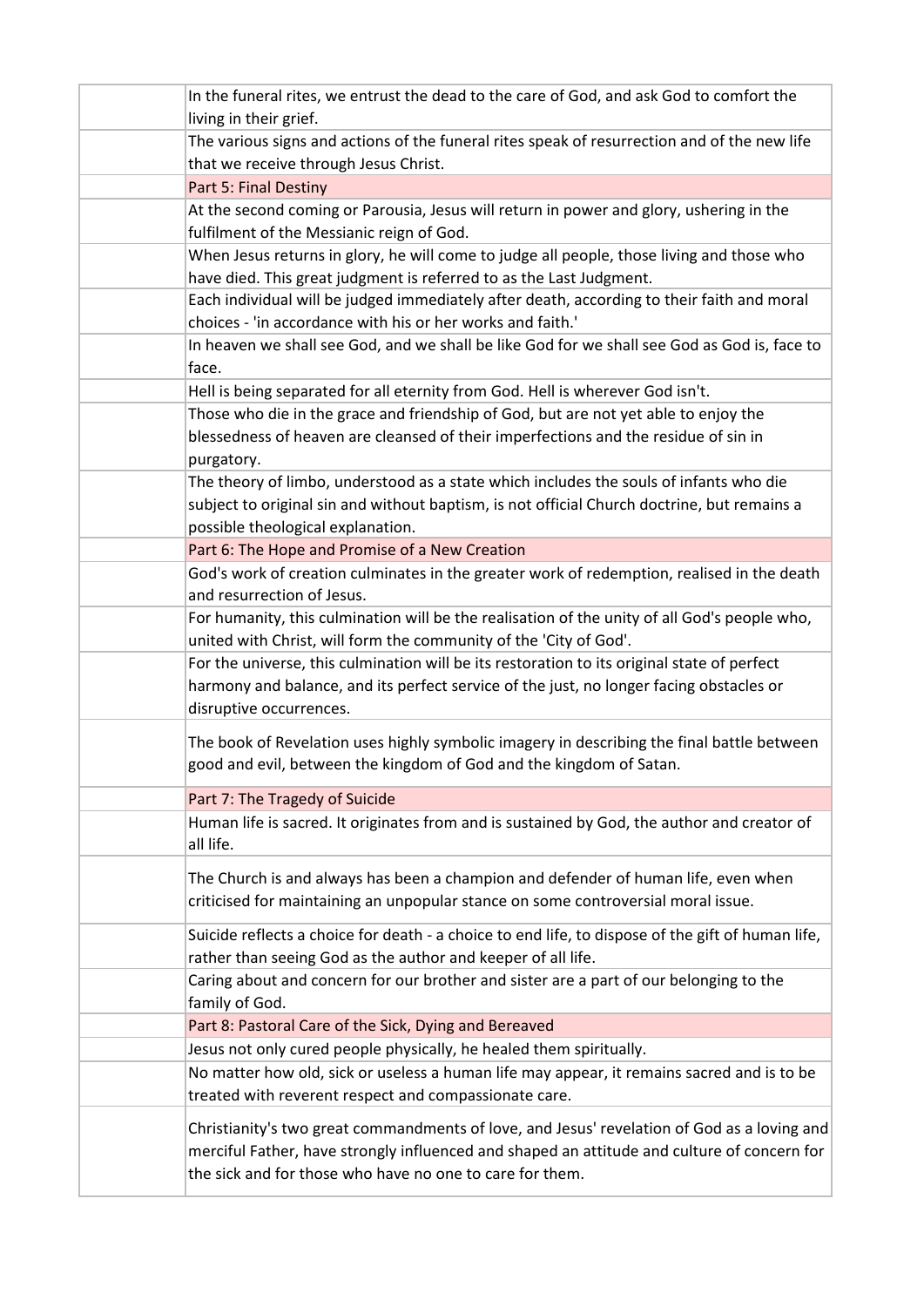| Suffering is a way of knowing and experiencing in our own body the power of Christ's death<br>and resurrection at work within us.                               |
|-----------------------------------------------------------------------------------------------------------------------------------------------------------------|
| Any one of the faithful, who may be in the danger of death from some illness or from old<br>age, is able to receive the Sacrament of the Anointing of the Sick. |
| In the Sacrament of the Anointing of the Sick, the Church speaks Jesus' words of pardon and<br>absolution, and anoints the dying person with strengthening oil. |
| Those who have known and accompanied a loved one through a serious or last illness are<br>themselves in need of pastoral care.                                  |
| Summary                                                                                                                                                         |
| Glossary                                                                                                                                                        |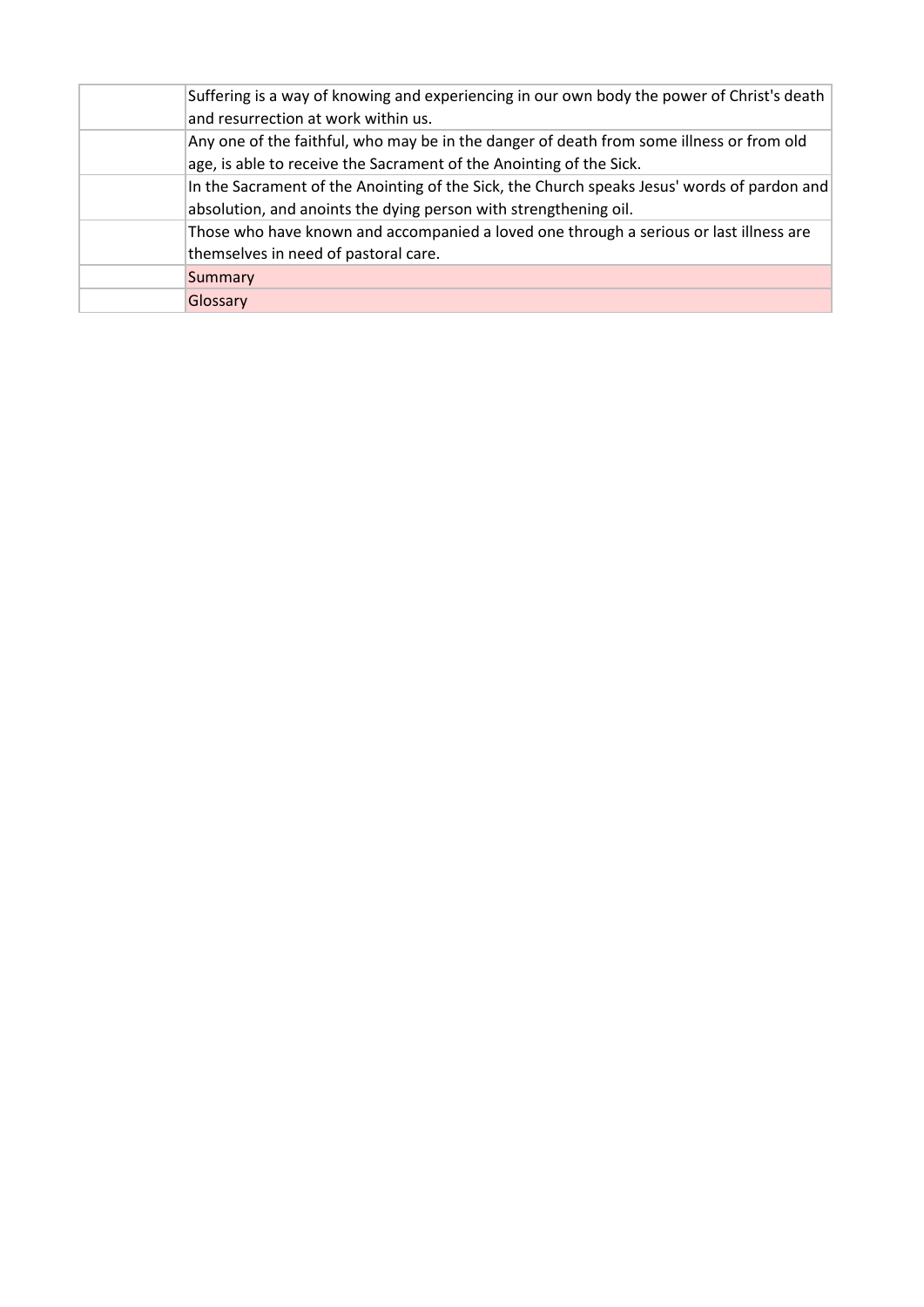| <b>Unit 28</b> | <b>New Testament Studies</b>                                                                                                                                             |
|----------------|--------------------------------------------------------------------------------------------------------------------------------------------------------------------------|
|                | Part 1: Revealing Love                                                                                                                                                   |
|                | God is revealed in many ways, above all in Jesus, through the Scriptures and in the Church.                                                                              |
|                | Jesus reveals to us everything we need to know about God: Jesus is 'the Word of God<br>Incarnate'.                                                                       |
|                | Just as Jesus is the Word of God in human flesh, so the Scriptures are the revealed word of                                                                              |
|                | God in human language.                                                                                                                                                   |
|                | Part 2: Nature and Structure of the Bible                                                                                                                                |
|                | The Bible is not a single book - it is many books, or 'texts'.                                                                                                           |
|                | The Old Testament is what Jesus knew as Sacred Scripture; the New Testament is the fruit<br>of the early Christian Church reflecting on its experience of God in Christ. |
|                | The Christian canon of Scripture refers to that collection of sacred texts that the Church                                                                               |
|                | recognises as the authoritative revelation, or 'word' of God.                                                                                                            |
|                | The Old Testament can be arranged in a variety of ways.                                                                                                                  |
|                | The New Testament is composed of the four gospels, Acts of the Apostles, letters attributed                                                                              |
|                | to Paul, other letters, and the Book of Revelation.                                                                                                                      |
|                | The Bible contains a variety of literary forms.                                                                                                                          |
|                | Part 3: Making Meaning of the Bible                                                                                                                                      |
|                | The Scriptures are not easy to understand, but they are very easy to misunderstand.                                                                                      |
|                | Biblical stories and poetry explore the deeper truths of life rather than superficial facts,                                                                             |
|                | figures, dates of history and science.                                                                                                                                   |
|                | Like any other text, the Bible needs to be understood in its context, or it becomes a pretext,                                                                           |
|                | or lie.                                                                                                                                                                  |
|                | A Catholic reading of the Bible always goes beyond the literal to the deeper, more nuanced                                                                               |
|                | and creative senses of Scripture.                                                                                                                                        |
|                | Part 4: Beginning to Read the Gospel According to Luke                                                                                                                   |
|                | Luke's Gospel and the Acts of the Apostles tell the story of Jesus as the Universal Saviour                                                                              |
|                | and of the Church as continuing his saving mission.                                                                                                                      |
|                | Luke's Gospel was probably written in the second half of the first century, for a mixed                                                                                  |
|                | community of Jewish and gentile Christians, possibly living in Asia Minor, now modern<br>Turkey.                                                                         |
|                | Luke teaches that salvation is intended for all people, and that all are now called into the<br>community of God's People, the Church.                                   |
|                | As with the other gospels, it took many years and a complex process to produce the Gospel<br>of St Luke.                                                                 |
|                | Part 5: The Birth of Jesus in the Gospel of Luke                                                                                                                         |
|                | The birth of Jesus is described in both the gospels of Matthew and Luke, but each treats                                                                                 |
|                | them quite differently.                                                                                                                                                  |
|                | The infancy narratives are theological rather than journalistic or historical documents.                                                                                 |
|                | The infancy narratives show Jesus to be the human presence of God among us in the                                                                                        |
|                | fulfilment of the Old Testament.                                                                                                                                         |
|                | Part 6: The Message of Luke's Gospel - A Journey of Salvation                                                                                                            |
|                | The 'journey motif' is a key theme in the entire Bible, and an important feature of all four                                                                             |
|                | gospels.                                                                                                                                                                 |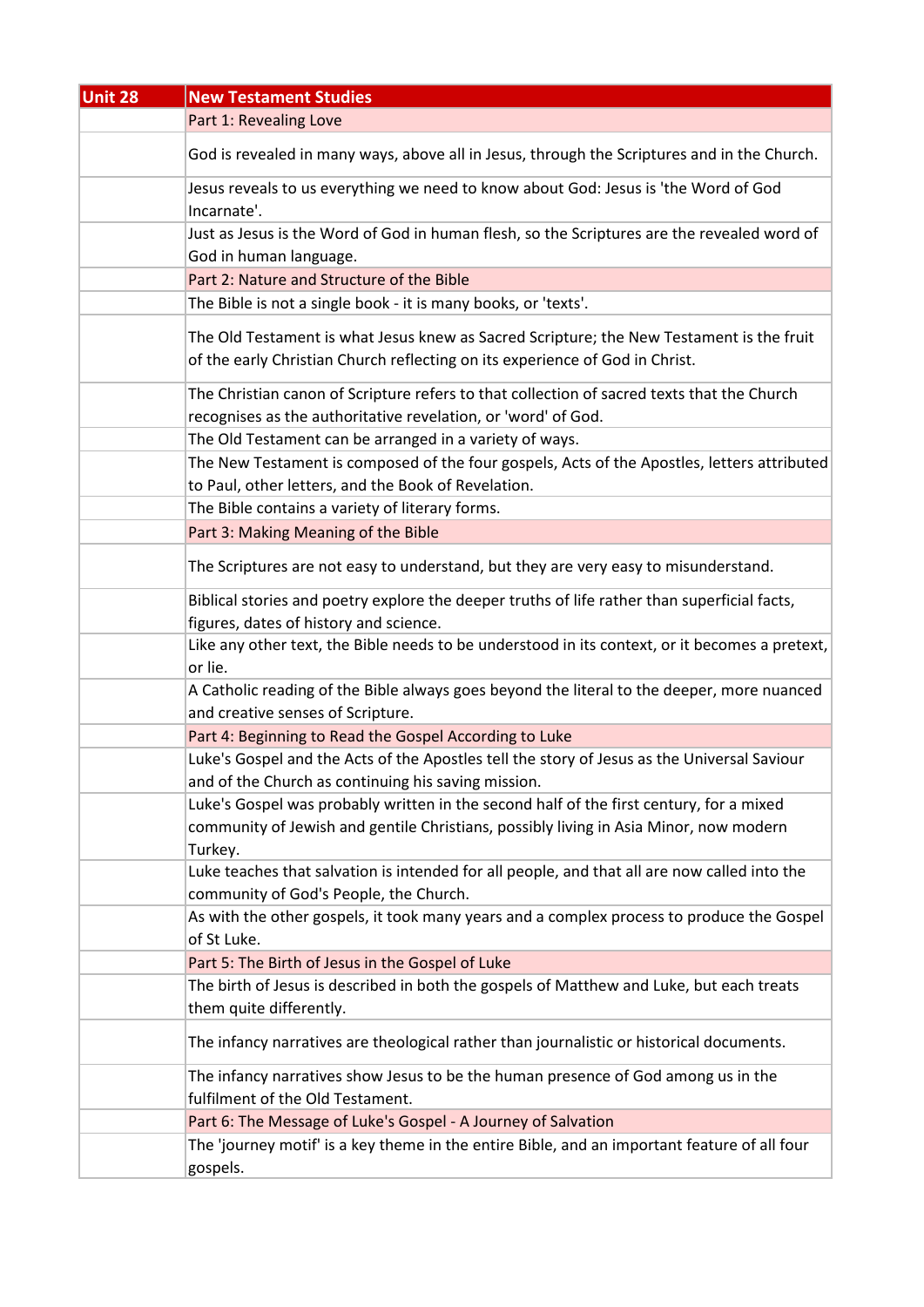| In Luke's Gospel, the 'journey motif' provides a framework for the story of Jesus, and in the                      |
|--------------------------------------------------------------------------------------------------------------------|
| Acts of the Apostles for the Church.                                                                               |
| Jesus' journey to Jerusalem is crucial to his fulfilment of God's plan of salvation through his                    |
| death and resurrection.                                                                                            |
| Part 7: The Message of Luke's Gospel - Humanity's Joy in the Holy Spirit                                           |
| The presence and action of the Holy Spirit is a central theme of Luke's Gospel.                                    |
| Mary plays a significant role of this gospel.                                                                      |
| Joy is a key feature of the Gospel of Luke.                                                                        |
| Prayer plays an important part in Luke's portrait of Jesus. All four features are shared with                      |
| the Gospel of John.                                                                                                |
| Part 8: The Message of Luke's Gospel: Universal Salvation                                                          |
| The Gospel of Luke emphasises that God's saving love is meant for all people.                                      |
| Luke's Gospel lays great stress on the special place of the poor and the oppressed, as well                        |
| as children and women.                                                                                             |
| Part 9: Revealing Faith: the Message of Saint Paul                                                                 |
| Paul of Tarsus is probably the most influential Christian of all time.                                             |
| Faith in the crucified and risen Jesus is the heart of Paul's message.                                             |
| Paul did not write a gospel, or a systematic work of theology, but letters to specific                             |
| churches and individuals.                                                                                          |
| Part 10: Revealing Hope: What is the 'Apocalypse'?                                                                 |
| One of the most important characteristics of the early church was its message of hope; and                         |
| apocalyptic literature was a well established and widely used means of communicating that                          |
| hope to an oppressed people.                                                                                       |
| Apocalyptic literature is full of symbolism presented in a highly coded form, and should                           |
| never be interpreted literally.                                                                                    |
| Part 11: The Book of Revelation                                                                                    |
| The Book of Revelation was written to encourage Christians to stay true to their faith during<br>a time of crisis. |
| The Book of Revelation looks to the ultimate victory of God in Christ, and is essentially                          |
| about hope.                                                                                                        |
| The number seven is an organising principle in the structure of the Book of Revelation.                            |
| Part 12: Symbols in the Book of Revelation                                                                         |
| The imagery and symbolism of the Book of Revelation are based in Jewish Temple liturgy.                            |
| Much of the imagery and symbolism is about sacrifice, persecution and scapegoating.                                |
| Jesus' self-sacrifice on the cross revealed that the purpose of sacrifice was the opposite of                      |
| what people normally believed.                                                                                     |
| Summary                                                                                                            |
| Glossary                                                                                                           |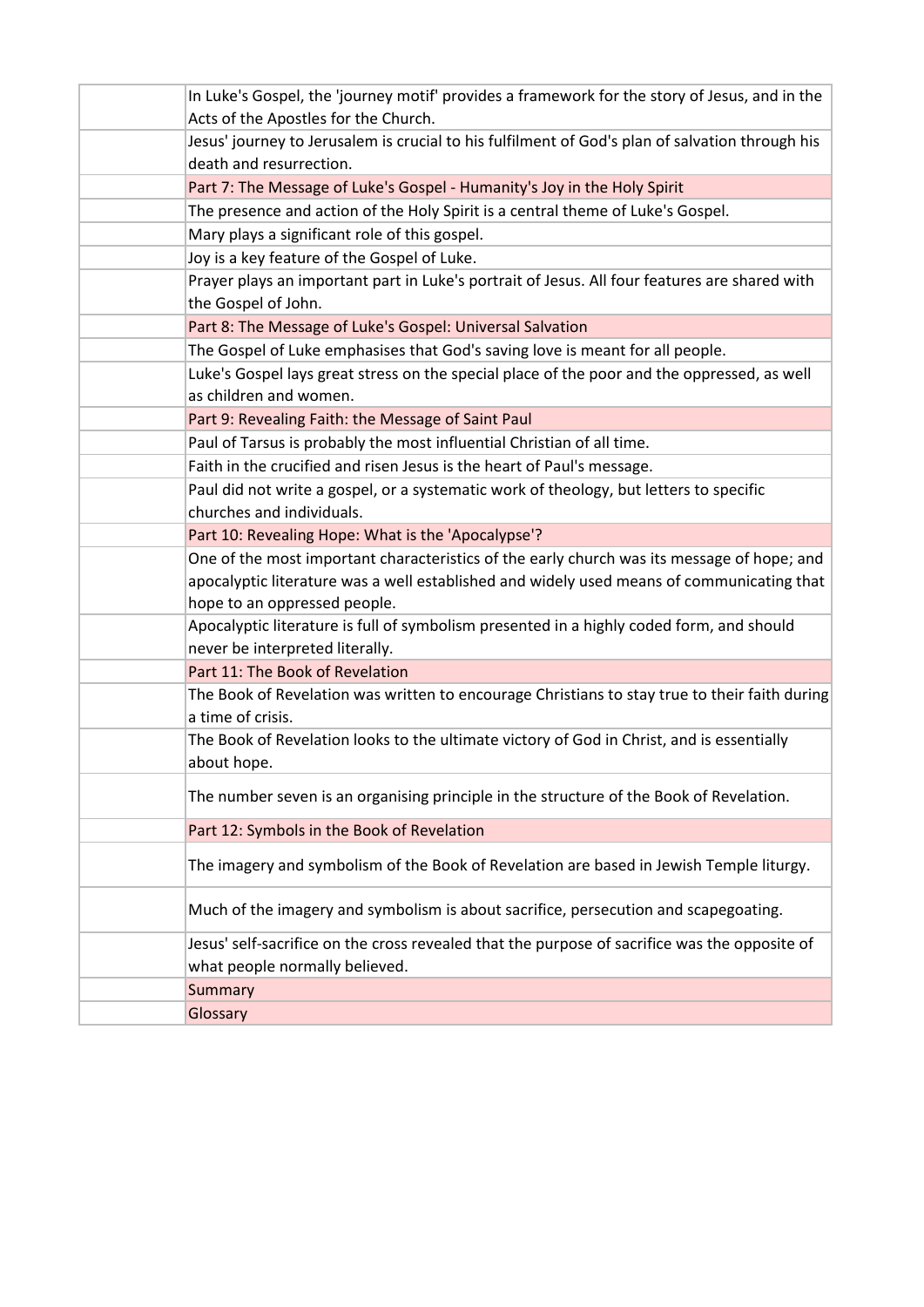| <b>Unit 29</b> | <b>Becoming Fully Human</b>                                                                                            |
|----------------|------------------------------------------------------------------------------------------------------------------------|
|                | Part 1: Created in God's Image and Likeness                                                                            |
|                | The story of creation in Genesis reveals God as a generous loving creator who makes all of                             |
|                | creation good.                                                                                                         |
|                | God's love and goodness are especially revealed in human beings and highlight the special                              |
|                | place human beings have in all creation.                                                                               |
|                | Natural law guides human reasoning to act according to what is principally good, just and                              |
|                | moral.                                                                                                                 |
|                | Jesus confirmed and revealed God's law of genuine and selfless love.                                                   |
|                | When sin occurs, we are less free to become the persons God wants us to be, and to enjoy                               |
|                | the happiness God desires for all humankind.                                                                           |
|                | Part 2: Jesus Christ - The Foundation for Christian Living                                                             |
|                | Jesus Christ is fully God and fully human. Christians believe that Jesus of Nazareth is the full                       |
|                | and complete human manifestation of a loving God.                                                                      |
|                | Jesus reveals his divine nature in his earthly life as Jesus, and continues to do so as Christ                         |
|                | through the workings of the Holy Spirit, present in human beings who choose freely and act                             |
|                | morally, according to God's law of love and life.                                                                      |
|                | Christians believe that Jesus Christ provides the foundation for a rich and meaningful life.                           |
|                |                                                                                                                        |
|                | The Christian way to respond to God's love in our relationships with God, self and others                              |
|                | and creation is through living lives centred on Jesus Christ.                                                          |
|                | Part 3: Becoming Fully Human                                                                                           |
|                | Being a disciple of Jesus is choosing to live a transformed life in response to his call.                              |
|                | The reign of God that Jesus speaks of is one where life, healing and peace are promoted,<br>affirmed and protected.    |
|                | The good news is that the reign of God is open to all, especially the most disadvantaged.                              |
|                | Repentance and conversion are necessary to help bring about the kingdom of God on earth.                               |
|                | Part 4: Guiding Principles for Moral Decisions                                                                         |
|                | All human societies are governed by moral standards aimed at promoting the common<br>good.                             |
|                | Developing a sense of morality is part of human development, and is generally supported<br>by the values of societies. |
|                | Different societies have different moral codes, and sometimes within a society, moral                                  |
|                | standards vary according to beliefs, experiences, culture and religion. For Christians, Jesus                          |
|                | Christ must be the standard or norm for all moral choices.                                                             |
|                | Christians are also guided by other principles - natural law, civil law, Scripture, Church                             |
|                | teachings and their conscience - in their moral decision making.                                                       |
|                | Part 5: Process of Christian Moral Decision Making                                                                     |
|                | As human beings, we are confronted by numerous decisions each day. However, only some                                  |
|                | involve moral choices.                                                                                                 |
|                | Christian principles provide a guide and a process for good moral decision making.                                     |
|                | Our moral decisions affect both ourselves and others.                                                                  |
|                | Sometimes, making moral decisions involves us being placed in situations we would prefer                               |
|                | to avoid, such as being alienated or criticised for being foolish. In such cases, courage, faith                       |
|                | and hope are required.                                                                                                 |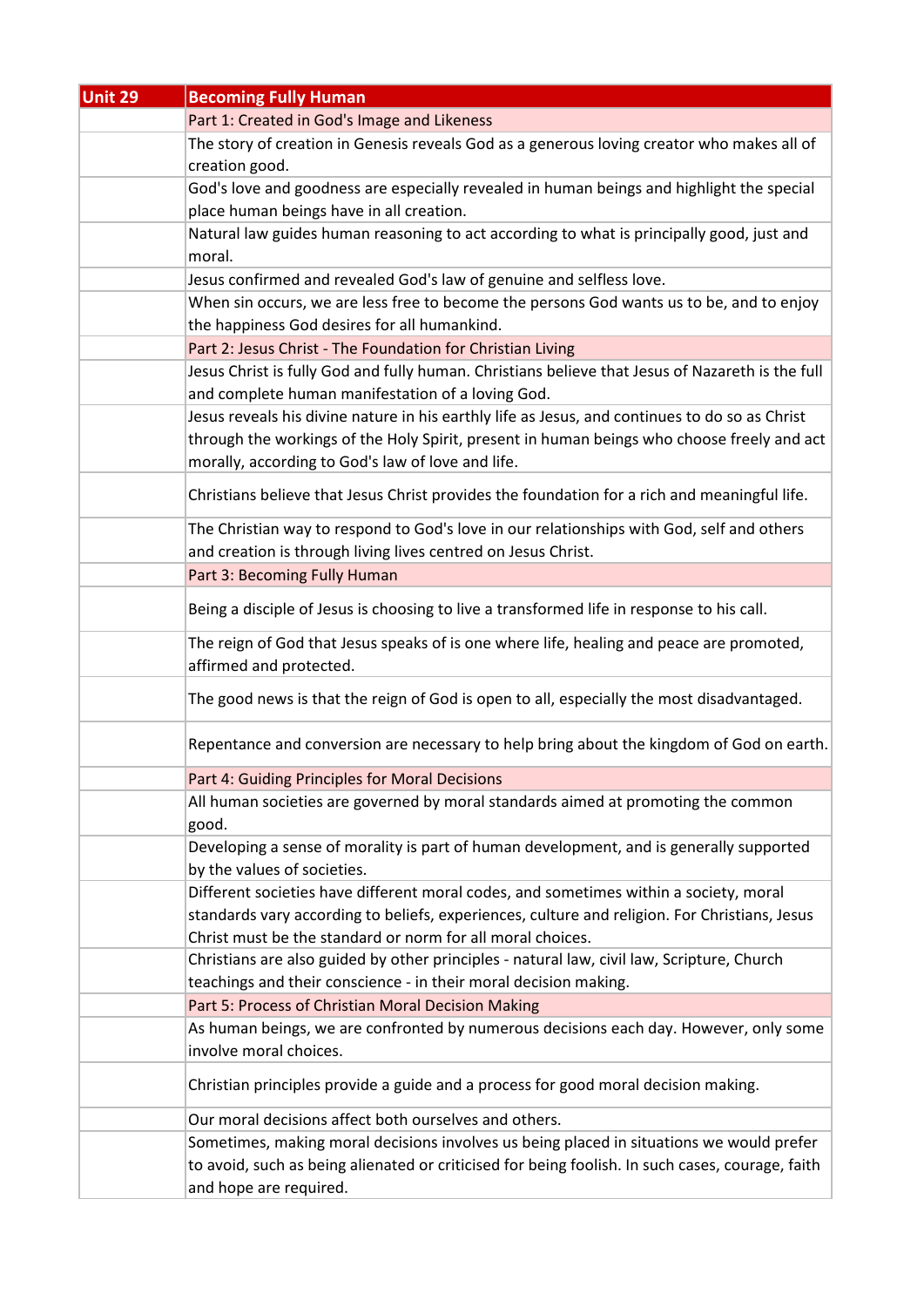| In making moral decisions we need to seek wisdom and understanding through reflection,                                                                                                                                                                     |
|------------------------------------------------------------------------------------------------------------------------------------------------------------------------------------------------------------------------------------------------------------|
| prayer and dialogue.                                                                                                                                                                                                                                       |
| Part 6: The Common Good                                                                                                                                                                                                                                    |
| The 'common good' refers to those social structures, values, laws, edicts and obligations<br>that are meant to benefit everyone in society.                                                                                                                |
| The principle of the common good seeks to ensure that the dignity of each person is<br>upheld.                                                                                                                                                             |
| The common good ideally upholds every citizen's rights to basic needs: food, shelter,<br>education, safety from persecution, the right to fair and just employment, healthcare and<br>the general well-being of every member in society.                   |
| Jesus upheld the principle of fair and just treatment of people regardless of their social<br>standing.                                                                                                                                                    |
| Unjust societies that do not protect or respect the dignity of the most vulnerable in society<br>must be challenged through peaceful and non-violent means, even at the cost of upsetting<br>political authorities.                                        |
| Jesus demands of Christians within every society to take moral responsibility for their<br>decisions and be good examples for others.                                                                                                                      |
| Part 7: Being Morally Responsible                                                                                                                                                                                                                          |
| Those who claim to follow Jesus, the 'salt and light' in the world, are responsible for making<br>moral choices which promote the common good, and for speaking out against all seriously<br>evil values that destroy or threaten human dignity and life.  |
| In the case of conflicting moral choices because of a particular situation, the choice must be<br>based on the one that results in the lesser evil, or the one least likely to take away life or<br>destroy the central dignity of the human person.       |
| Good moral choices and moral behaviours are critical because they affect many people, not<br>just the person making the decision.                                                                                                                          |
| Part 8: Euthanasia - A Disturbing Perversion of Mercy                                                                                                                                                                                                      |
| God values life so much that we are gifted with the freedom to make the most of our lives<br>and to develop our human potential, but we do not have the right to end human life.                                                                           |
| The Church is and always has been a champion and defender of life, even when criticised<br>for upholding an unpopular stance on some controversial moral issue involving life.                                                                             |
| The Church's moral stand is founded on the belief that human life is sacred. It originates<br>from and is sustained by God, the author and creator of all life.                                                                                            |
| Euthanasia is the killing of an innocent person, usually one who is weak and vulnerable<br>because of illness or disability.                                                                                                                               |
| Euthanasia is a violation of the fourth commandment in which God clearly and explicitly<br>prohibits and condemns the taking of one's own or another's life.                                                                                               |
| Part 9: Human Sexuality - A Wonderful Gift and an Awesome Responsibility                                                                                                                                                                                   |
| Sexuality affects all aspects of the human person in the unity of their body and soul. It<br>especially concerns affectivity, the capacity to love and to procreate, and in a more general<br>way the aptitude for forming bonds of communion with others. |
| The media is often used to spread distorted and untrue ideas about sex and sexuality,<br>which degrade rather than enhance our human dignity.                                                                                                              |
| While the media does not set out to promote sex, the way that sex is portrayed in the<br>media tends to trivialise it.                                                                                                                                     |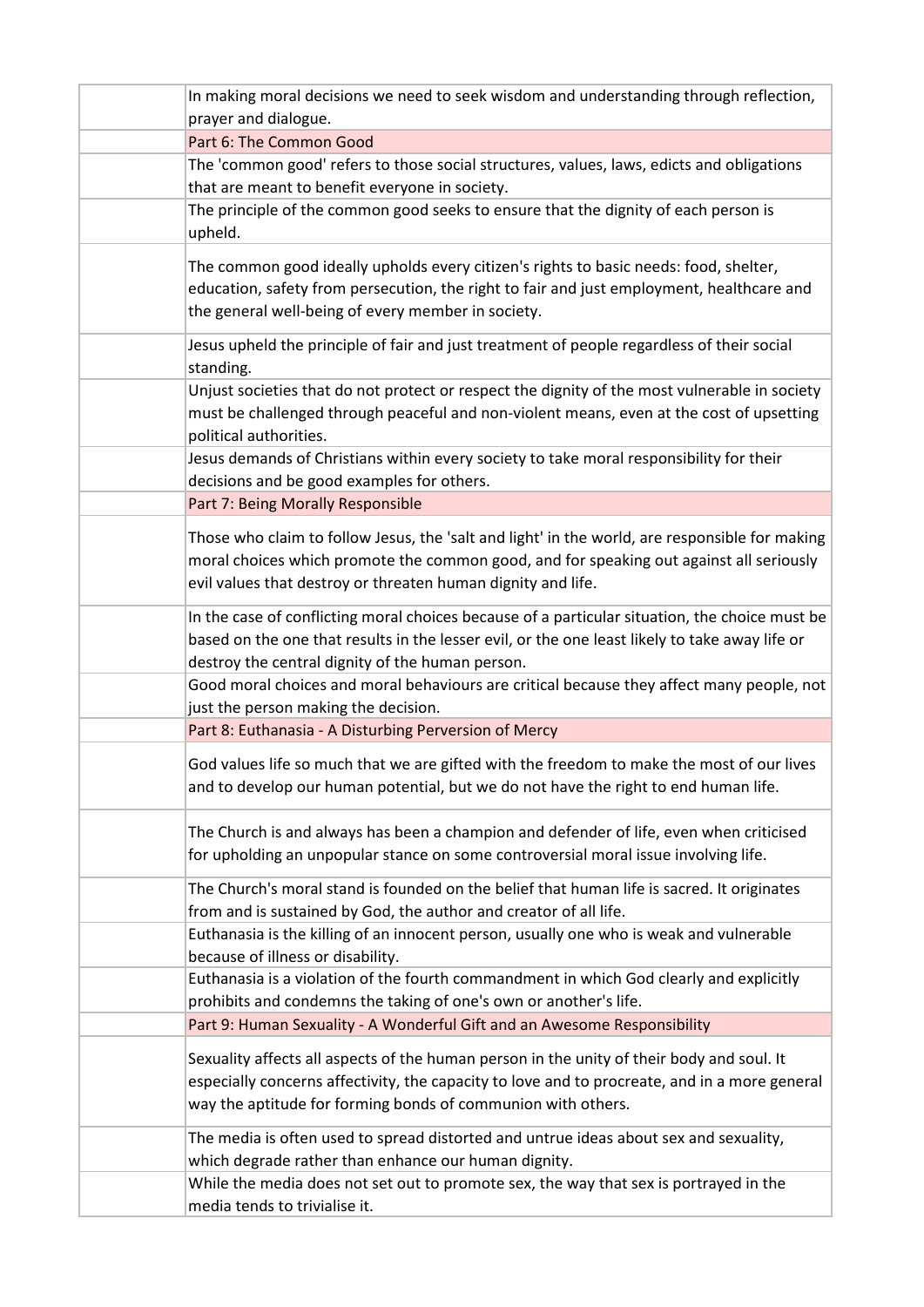| Chastity is the virtue that directs our sexual desires and attitudes toward the truth of love.                                                                                                                                                                   |
|------------------------------------------------------------------------------------------------------------------------------------------------------------------------------------------------------------------------------------------------------------------|
| The Church upholds marriage as the context in which the loving union of a man and a<br>woman, open to the gift of new human life, can be expressed.                                                                                                              |
| There is a difference between physicality or the sexual act, and a person's sexuality. The<br>misunderstanding and misuse of sexuality lead to various forms of exploitation - such as<br>sexism, pornography, rape or sexual abuse - that damage human dignity. |
| Part 10: Authentic Christian Living                                                                                                                                                                                                                              |
| To live authentically is to live with a depth of integrity that enables a person to be honest<br>with him or herself, and to enter into honest and sincere relationships with God and others.                                                                    |
| Moral integrity includes the understanding and adoption of the moral virtues of doing what<br>is right and just in accordance with the commandments of God, and in a way that respects<br>the dignity and sacredness of all creation.                            |
| Summary                                                                                                                                                                                                                                                          |
| Glossary                                                                                                                                                                                                                                                         |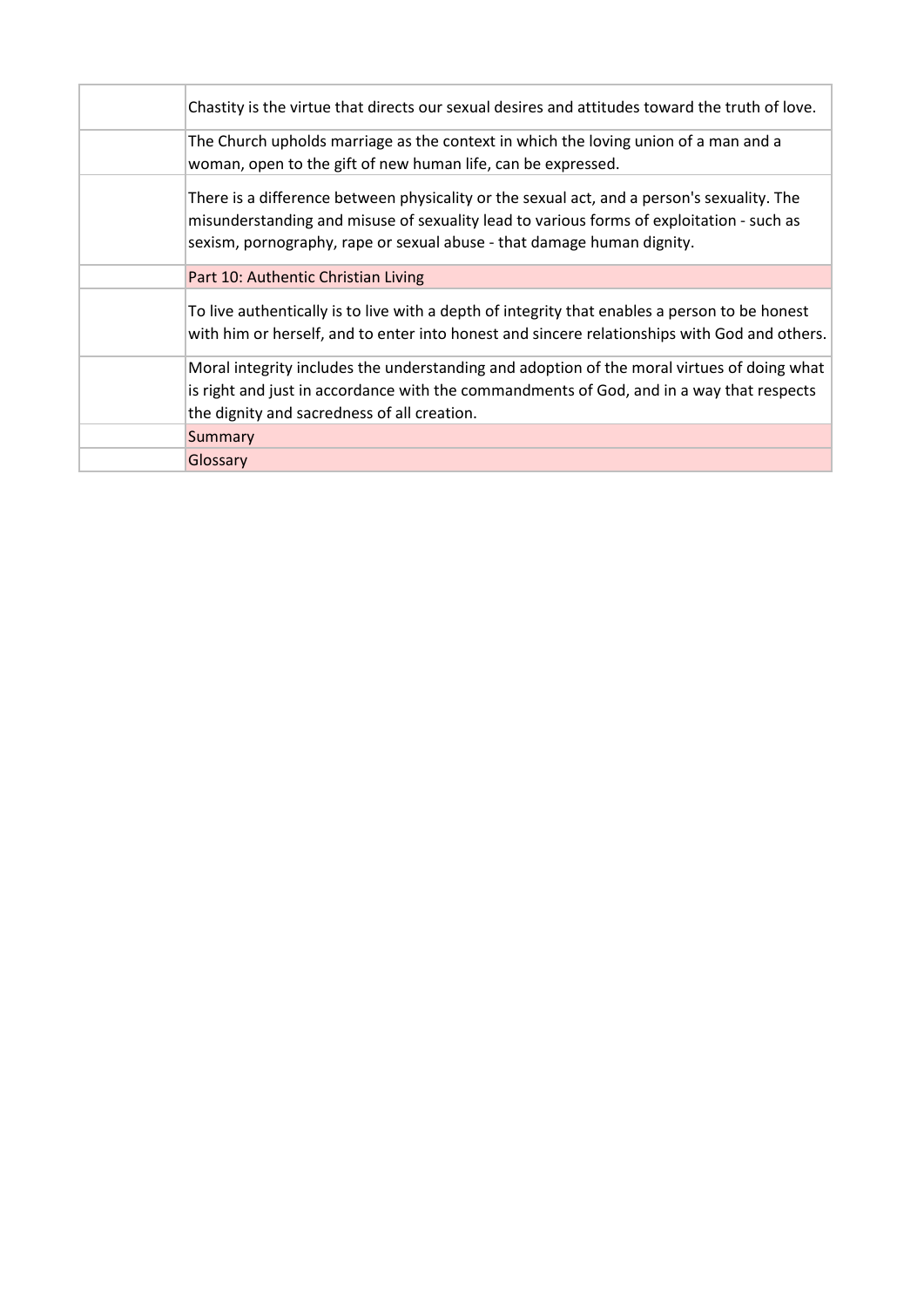| <b>Unit 30</b> | <b>Expressions of Christianity</b>                                                                                                                                                                                           |
|----------------|------------------------------------------------------------------------------------------------------------------------------------------------------------------------------------------------------------------------------|
|                | Part 1: Creative Expression                                                                                                                                                                                                  |
|                | Created in the image and likeness of God and created for God, human beings can inspire                                                                                                                                       |
|                | others towards God.                                                                                                                                                                                                          |
|                | When they are 'inspired by truth and love', human beings mirror 'God the Creator'.                                                                                                                                           |
|                | The creative arts have been of service to the Church throughout the ages.                                                                                                                                                    |
|                | Part 2: Catacombs and House Churches                                                                                                                                                                                         |
|                | The earliest Christian images that we have, were painted on the walls of the catacombs.                                                                                                                                      |
|                | Early paintings and inscriptions provide valuable information about the life and thought of<br>early Christianity.                                                                                                           |
|                | Early Christians gathered in house churches.                                                                                                                                                                                 |
|                | Part 3: Christian Basilicas                                                                                                                                                                                                  |
|                | After the Edict of Milan, Christianity significantly influenced the direction of Western<br>culture.                                                                                                                         |
|                | Architectural features of the Roman basilica were used in the first Christian churches.                                                                                                                                      |
|                | The first Christian basilicas included San Apollinare Ravenna, the Old St Peter's Basilica, the<br>Basilica of St John Lateran, the Basilica of St Paul Outside the Walls and the Church of Holy<br>Wisdom, or Hagia Sophia. |
|                | Part 4: Mosaic Icons                                                                                                                                                                                                         |
|                | The story of the Church, including its life, its heroes and heroines, was presented visually on<br>the interior of church walls, particularly for the benefit of the uneducated.                                             |
|                | The Christians of Rome covered the walls, floors, domes and ceilings of their churches with<br>religious mosaics.                                                                                                            |
|                | Examples of Christian mosaics can be found in the churches of St Mary Major in Rome, San<br>Vitale in Ravenna, San Apollinare in Classe, and Hagia Sophia (Church of Holy Wisdom) in<br>Constantinople, now Istanbul.        |
|                | Part 5: Plainchant and Hymns                                                                                                                                                                                                 |
|                | The first Christians chanted psalms and sang hymns, following the example of Christ and his<br>apostles.                                                                                                                     |
|                | During the first few centuries CE, Christians began to respond to heresies with hymns, and<br>also used chants, hymns and songs for people's edification and instruction.                                                    |
|                | Liturgical celebrations were enriched by both Byzantine Chant and Gregorian Chant.                                                                                                                                           |
|                | Part 6: Fortification and Ornamentation                                                                                                                                                                                      |
|                | The heavy masonry, thick walls and narrow openings which fortified churches and basilicas                                                                                                                                    |
|                | against invading armies, became known as the Romanesque style.                                                                                                                                                               |
|                | Unlike earlier Christian basilicas, the exteriors of Romanesque churches were often                                                                                                                                          |
|                | decorated with relief sculptures.                                                                                                                                                                                            |
|                | Images started to move beyond retelling the Christian story and ornamentation, towards                                                                                                                                       |
|                | interpretation and symbolism.                                                                                                                                                                                                |
|                | Part 7: Manuscripts, Composers and Compositions                                                                                                                                                                              |
|                | Illuminated manuscripts treated scenes from sacred history, and their role as expressions of                                                                                                                                 |
|                | Christianity remains considerable.                                                                                                                                                                                           |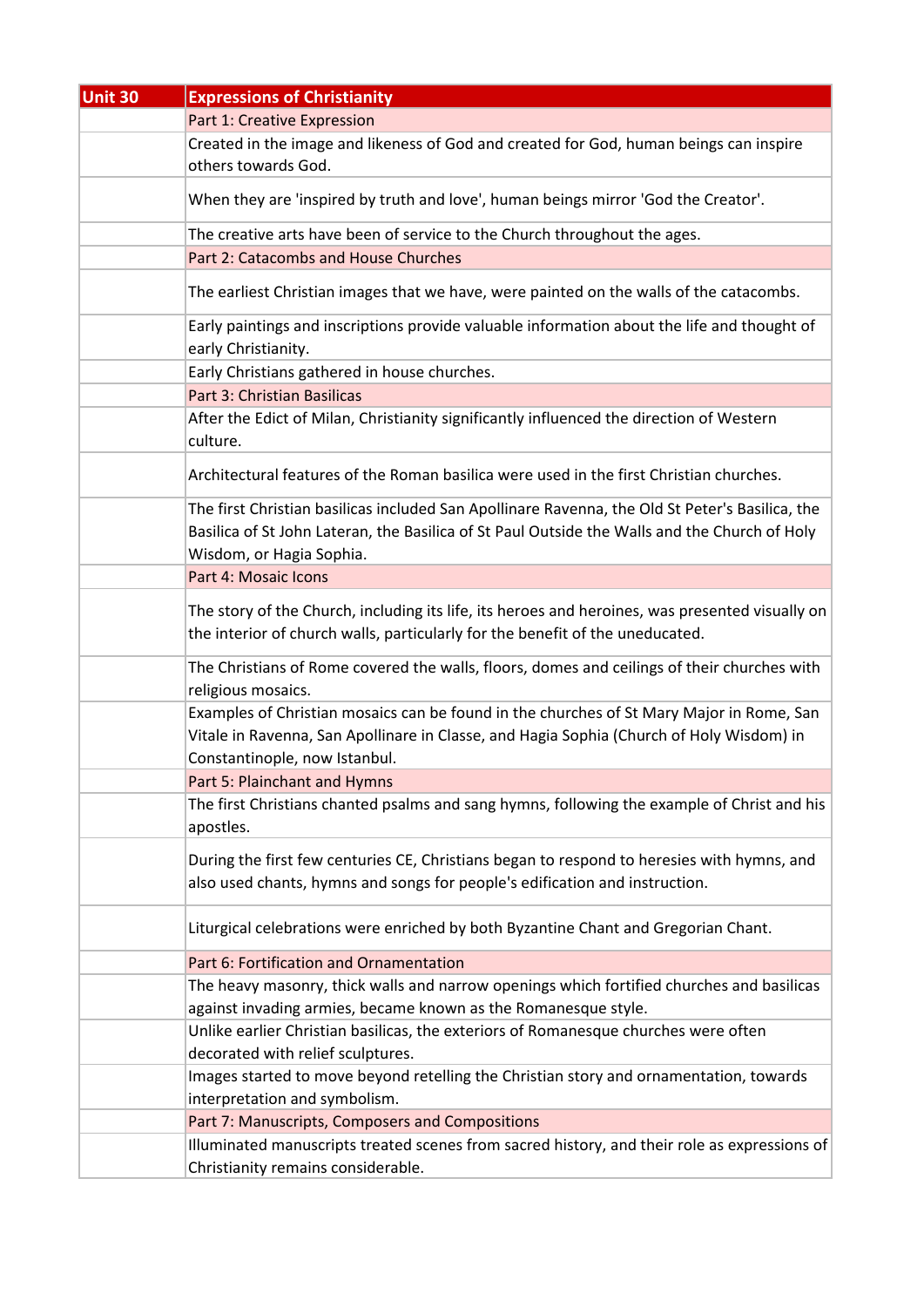| Composers of sacred music introduced a more 'heavenly' atmosphere into a church than<br>could be obtained by just reading from the Bible.                                                                 |
|-----------------------------------------------------------------------------------------------------------------------------------------------------------------------------------------------------------|
| Originally composed to give God homage and praise, sacred music contributed to the<br>culture of both Church and society.                                                                                 |
| Part 8: Cathedrals                                                                                                                                                                                        |
| Gothic architecture, sometimes called Catholic architecture, corresponded with the period<br>in history when the Church had become established and was in a position of power and<br>influence in Europe. |
| Religious images belong to the Christian imagination because they are human attempts to<br>express heavenly realities on earth; they are expressions of Christian faith.                                  |
| Part 9: Papal Patronage of the Arts                                                                                                                                                                       |
| During the Renaissance, Christian art developed within the context of the re-birth of<br>knowledge and secular learning.                                                                                  |
| Renaissance popes had access to funds from wealthy and aristocratic people, so they spent<br>the money on promoting the papacy through the arts.                                                          |
| Renaissance expressions of Christianity through the arts were concentrated in Italy, the<br>centre of Catholicism.                                                                                        |
| Part 10: Australian Buildings for Worship                                                                                                                                                                 |
| The design of churches built by the colonial government was influenced by English styles of<br>church architecture of the time, with many built in the Gothic Revival style.                              |
| Liturgical changes brought about by the Second Vatican Council, influenced the design of<br>Catholic churches.                                                                                            |
| Full and active participation in the liturgy has generated a new generation of sacred songs<br>for congregational singing.                                                                                |
| Part 11: Australian Sacred Art                                                                                                                                                                            |
| Australian sacred art is not like that of Europe.                                                                                                                                                         |
| Aboriginal Christian art has incorporated Christian themes and Aboriginal techniques.                                                                                                                     |
| Australian artists are encouraged to interact with spirituality and art in contemporary<br>Australia.                                                                                                     |
| Summary                                                                                                                                                                                                   |
| Glossary                                                                                                                                                                                                  |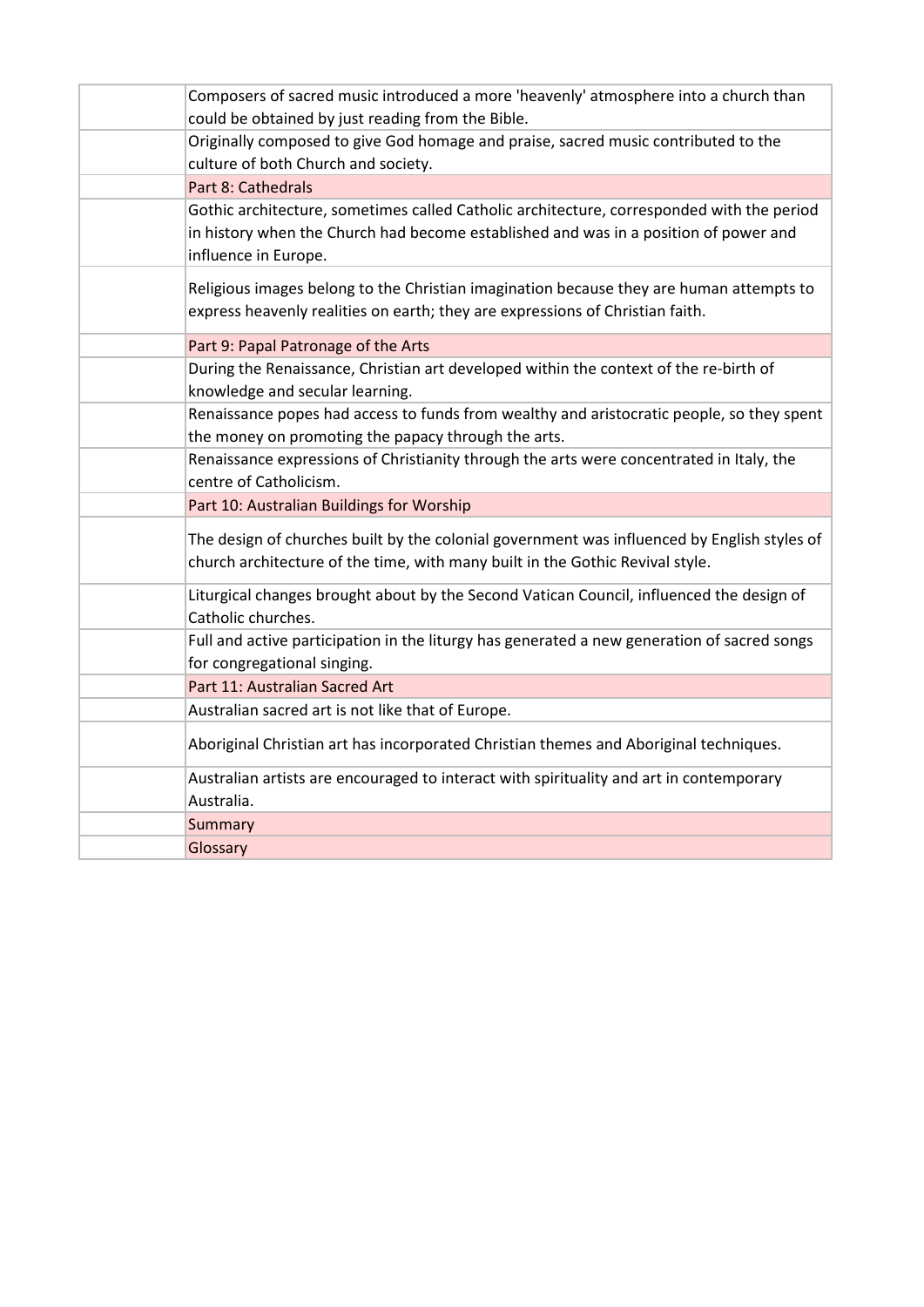| Unit 31 | <b>Religious Traditions in Australia Prior to 1945 (SOR)</b>                                                                 |
|---------|------------------------------------------------------------------------------------------------------------------------------|
|         | Part 1: Australia Inherits from Great Britain                                                                                |
|         | Australian culture had by World War II been characterised by ongoing tensions between                                        |
|         | Catholics and Protestants for more than 150 years.                                                                           |
|         | The English Reformation resulted in the separation of the Church of England from Rome                                        |
|         | and led to the systematic eradication of Catholicism in England.                                                             |
|         | English propaganda portrayed the Irish as violent, dirty and ignorant Catholic barbarians.                                   |
|         | Religious and cultural problems resulting from the English Reformation and conquest of<br>Ireland were brought to Australia. |
|         | Part 2: Arrival and Establishment of Religious Traditions in Colonial Australia                                              |
|         | The arrival of the First Fleet marked the beginning of the systematic mass-scale                                             |
|         | transportation of convicts to Australia.                                                                                     |
|         | Attitudes of the establishment towards the convicts, especially Irish Catholics, were far                                    |
|         | from favourable.                                                                                                             |
|         | In the early years of the colony, religion was used as a means of maintaining good order<br>and moral behaviour.             |
|         | The establishment impressed upon the early colonial psyche a certain cynicism towards                                        |
|         | institutional religion which was more often than not regarded as a moral policeman.                                          |
|         |                                                                                                                              |
|         | Christianity and Judaism were brought to Australia on the First Fleet by subsequent                                          |
|         | settlements and by migration.                                                                                                |
|         | While the Church of England was regarded as the established church, it was never formally                                    |
|         | granted that status.                                                                                                         |
|         | The Roman Catholic Church had a turbulent and difficult start in Australia because the                                       |
|         | establishment feared Irish convicts.                                                                                         |
|         | Small numbers of Muslim sailors and prisoners arrived in Australia on convict ships, but                                     |
|         | most arrived in the mid-nineteenth century.                                                                                  |
|         | Small numbers of Buddhists and Hindus arrived during the nineteenth century, but most                                        |
|         | returned home.                                                                                                               |
|         | The White Australia Policy of 1901 effectively put a stop to the migration of Muslims,                                       |
|         | <b>Buddhists and Hindus.</b>                                                                                                 |
|         | Part 3: Sectarianism                                                                                                         |
|         | Sectarian attitudes were evident across many areas of life during the nineteenth and                                         |
|         | twentieth century.                                                                                                           |
|         | The overall impact of sectarianism was to fuel suspicion and hostility between the Catholic                                  |
|         | Church and the Anglican and other Protestant churches.                                                                       |
|         | Children were often the innocent 'victims' of sectarianism, regardless of their religious                                    |
|         | affiliation.                                                                                                                 |
|         | Sectarianism had a deeply divisive impact on many mixed marriages.                                                           |
|         | The arrival of Irish Catholics during the nineteenth century led to sectarian disturbances,                                  |
|         | riots and malicious attacks on Irish Catholics by the Protestant and secular press.                                          |
|         |                                                                                                                              |
|         | Sectarianism played a very influential role in politics, both at federal and state levels.                                   |
|         | The government's attempts to introduce full conscription in 1916 and 1917 became a                                           |
|         | heated sectarian issue.                                                                                                      |
|         | Evangelical Protestants expressed their loyalty to the British Empire through unions, known                                  |
|         | as lodges, e.g. Loyal Orange Lodges and the Masonic movement.                                                                |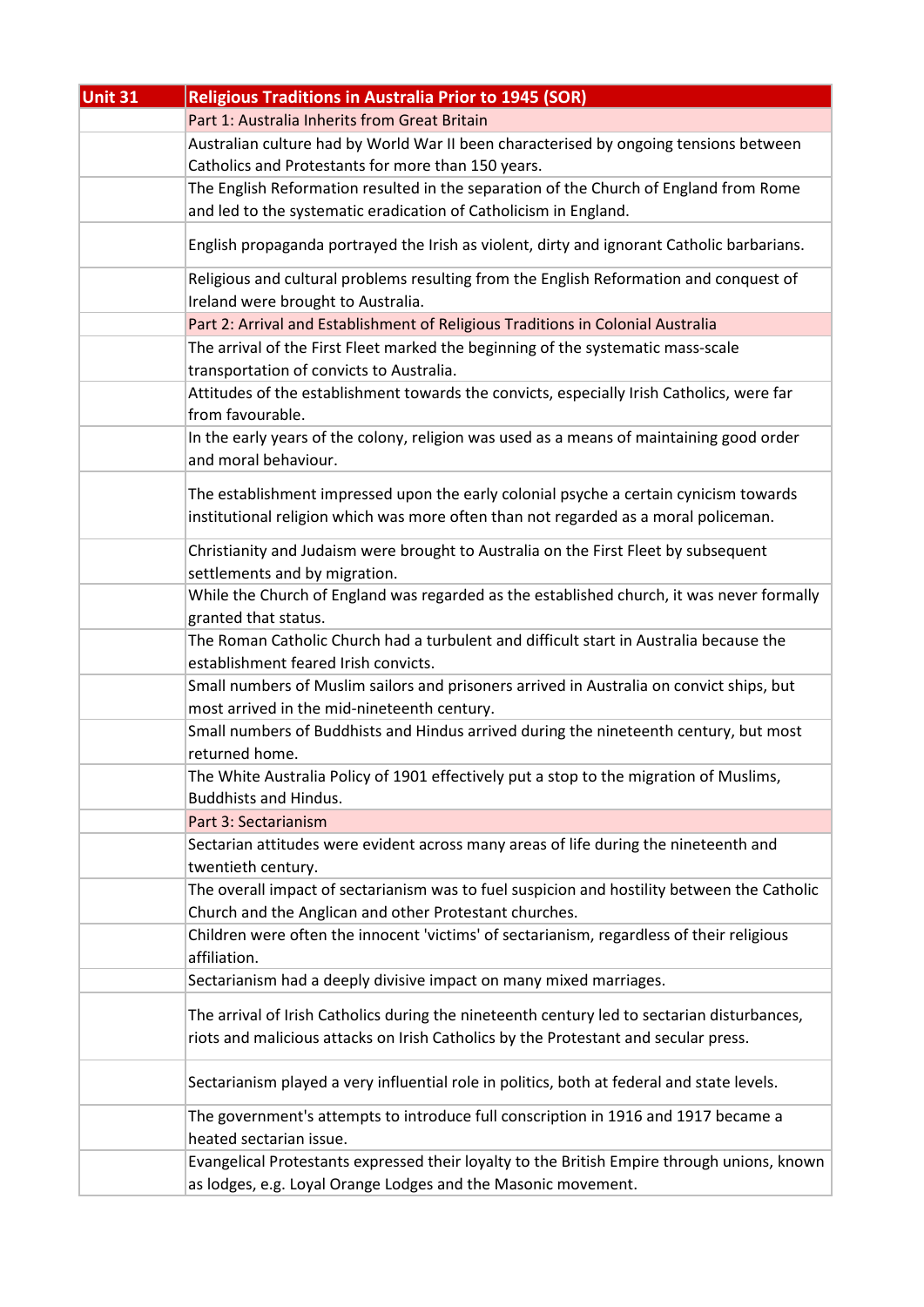| The Catholic community formed its own men's organisation, the Knights of the Southern<br>Cross, in 1919, to counter the activities of the Masons and the Orange Lodges.                                                                                    |
|------------------------------------------------------------------------------------------------------------------------------------------------------------------------------------------------------------------------------------------------------------|
| Part 4: Contribution of Christianity to Social Welfare                                                                                                                                                                                                     |
| During the nineteenth century, Anglican Church hierarchy took little interest in the social<br>welfare of 'white' Australians, instead concentrating their efforts on the Aboriginal people.                                                               |
| Nevertheless, Australian history provides examples of the involvement and leadership of<br>Anglican laypeople in the provision of social welfare, particularly in South Australia.                                                                         |
| The appointment of Ernest Henry Burgmann as Anglican bishop of Canberra and Goulburn<br>in 1934 was followed by a shift in focus towards addressing social injustices, rather than<br>passively accepting them.                                            |
| The Catholic Church became formally involved in the provision of social welfare with the<br>appointment of Archbishop John Bede Polding to New South Wales, Victoria and Tasmania<br>in 1834.                                                              |
| From the 1840s onward, Catholic bishops were active in recruiting religious orders from<br>Europe and, in particular, from Ireland, to serve the needs of the rapidly growing Catholic<br>community.                                                       |
| Awareness of social justice issues within the Catholic Church community grew under the<br>leadership of Cardinal Moran who laid the foundation for the Church's extensive welfare<br>service to Australian society.                                        |
| During the 1930s and 1940s, diocesan bishops began to centralise the provision of Catholic<br>social welfare services by establishing diocesan social welfare agencies.                                                                                    |
| From its very beginning in 1882, the Salvation Army focused on the provision of welfare and<br>served the Australian people by providing a great range of services.                                                                                        |
| The contribution of the Methodist Church to social welfare in Australia was relatively minor<br>prior to 1945. The probable reason is that it had very few members in the nineteenth<br>century.                                                           |
| Part 5: Contribution of Christianity to Rural and Outback Australia                                                                                                                                                                                        |
| Anglican solutions to problems faced by rural and outback communities came in the form of<br>Bush Brotherhoods.                                                                                                                                            |
| Like the Bush Brotherhoods, the Anglican Bush Church Aid Society (BCA) was involved in a<br>wide range of ministries, ranging from health care to hostels for young people, religious<br>education, counselling, preaching and conducting church services. |
| During the nineteenth century, the Catholic Church was primarily concerned with<br>ministering to the Catholic community, the majority of whom represented the struggling<br>working classes and the poor.                                                 |
| In rural Australia, the presence of the Catholic Church was substantially due to priests and<br>members of religious orders, many of whom were from Ireland and ministered in parishes,<br>schools, orphanages and places for the sick, aged and dying.    |
| The General Assembly of the Presbyterian Church of Australia set up the Australian Inland<br>Mission in 1912 and placed John Flynn in charge of it.                                                                                                        |
| In 1928, Flynn set up a trial flying doctor service and in 1942, it became known as the Flying<br>Doctor Service.                                                                                                                                          |
| Within two years of the settlement of the first Lutheran communities in South Australia,<br>missions had been established to work with the Aboriginal people.                                                                                              |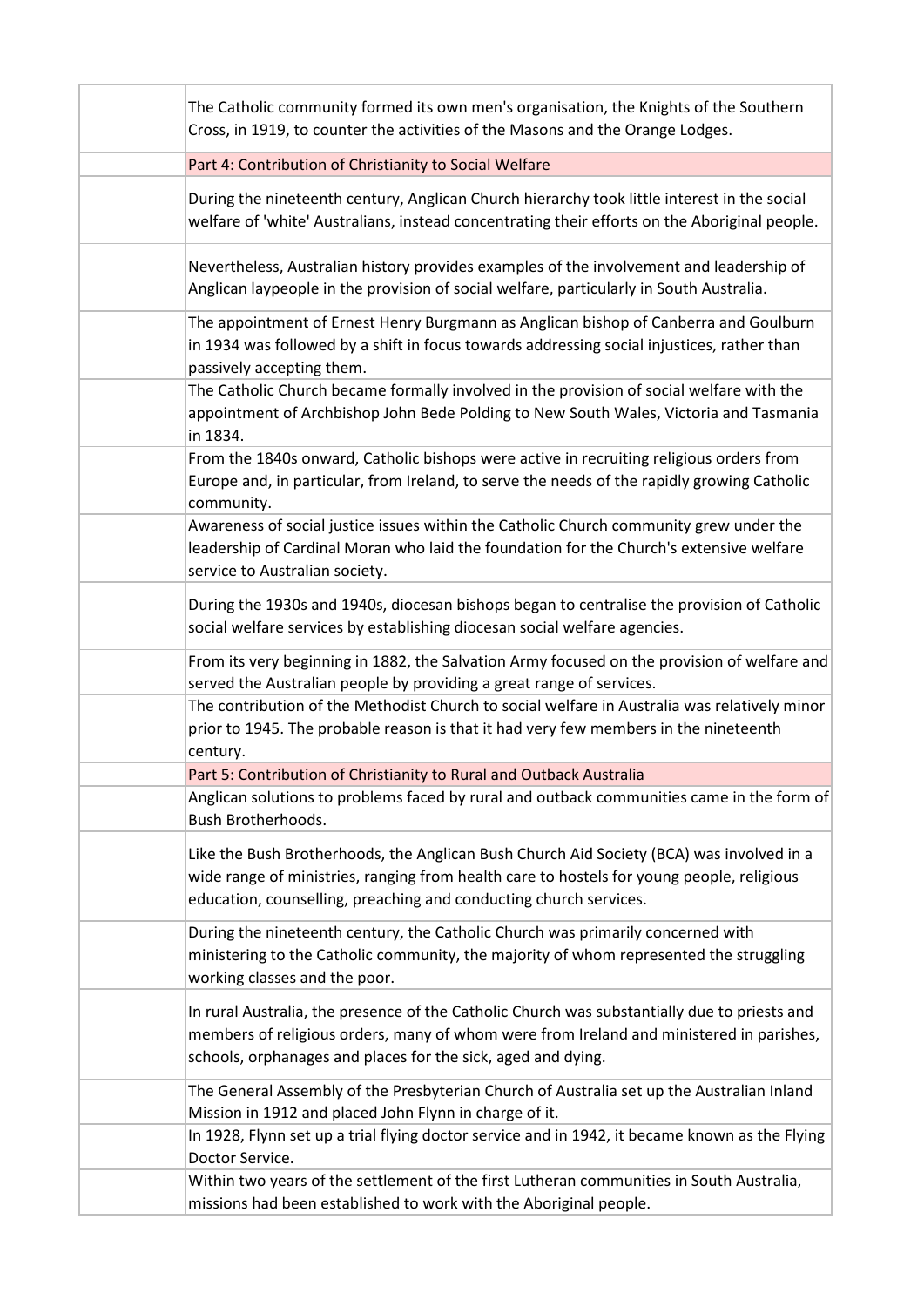| Part 6: Contribution of Christianity to Education                                                                                                                                                                                                                                 |
|-----------------------------------------------------------------------------------------------------------------------------------------------------------------------------------------------------------------------------------------------------------------------------------|
| Christianity's singularly most important contribution to education in Australia lies in the<br>formation and maintenance of one section of the two-tiered system of education.                                                                                                    |
| Essentially, only Church of England and Catholic schools survived in significant numbers as a<br>result of the passing of the various education acts.                                                                                                                             |
| With the gradual withdrawal of state aid for denominational schools, the Church of England<br>and other Protestant churches shifted their focus to the provision of secondary education.                                                                                          |
| The Australian Catholic bishops established a system of Catholic schools, run by religious<br>orders.                                                                                                                                                                             |
| Part 7: Contribution of Christianity to Public Morality                                                                                                                                                                                                                           |
| Christian temperance movements equated public morality with the outward observance of<br>a set of rules and regulations, such as the observance of the Sabbath and abstinence from<br>drinking alcohol, rather than a series of intrinsic values, which directed human behaviour. |
| At the political level, temperance movements attempted to address issues, such as Sunday<br>observance, alcohol consumption and the sexual exploitation of girls and women, by means<br>of moral control.                                                                         |
| While Sunday observance laws were still in force, by 1945 there were signs that the<br>churches' hold on the Sabbath was slipping away.                                                                                                                                           |
| The temperance movement was successful in effecting outward reform in relation to the<br>consumption of alcohol.                                                                                                                                                                  |
| The temperance movement was to a great extent responsible for the emergence of the six<br>o'clock rush to the pubs, which during World War II became known as the six o'clock swill.                                                                                              |
| The reforms instigated under the influence of the temperance movement created a<br>phenomenon known as 'sly grogging', or simply put, meaning the illegal selling of alcohol.                                                                                                     |
| While temperance groups actively campaigned to defend the female prostitutes, who they<br>regarded as 'fallen women', most governments took a punitive approach aimed largely at<br>controlling the women.                                                                        |
| In 1885, the Social Purity Society successfully pushed the Protection of Young Persons Bill<br>through the parliament in South Australia, which among other reforms, raised the legal age<br>of consent for girls, to sixteen.                                                    |
| Summary                                                                                                                                                                                                                                                                           |
| Glossary                                                                                                                                                                                                                                                                          |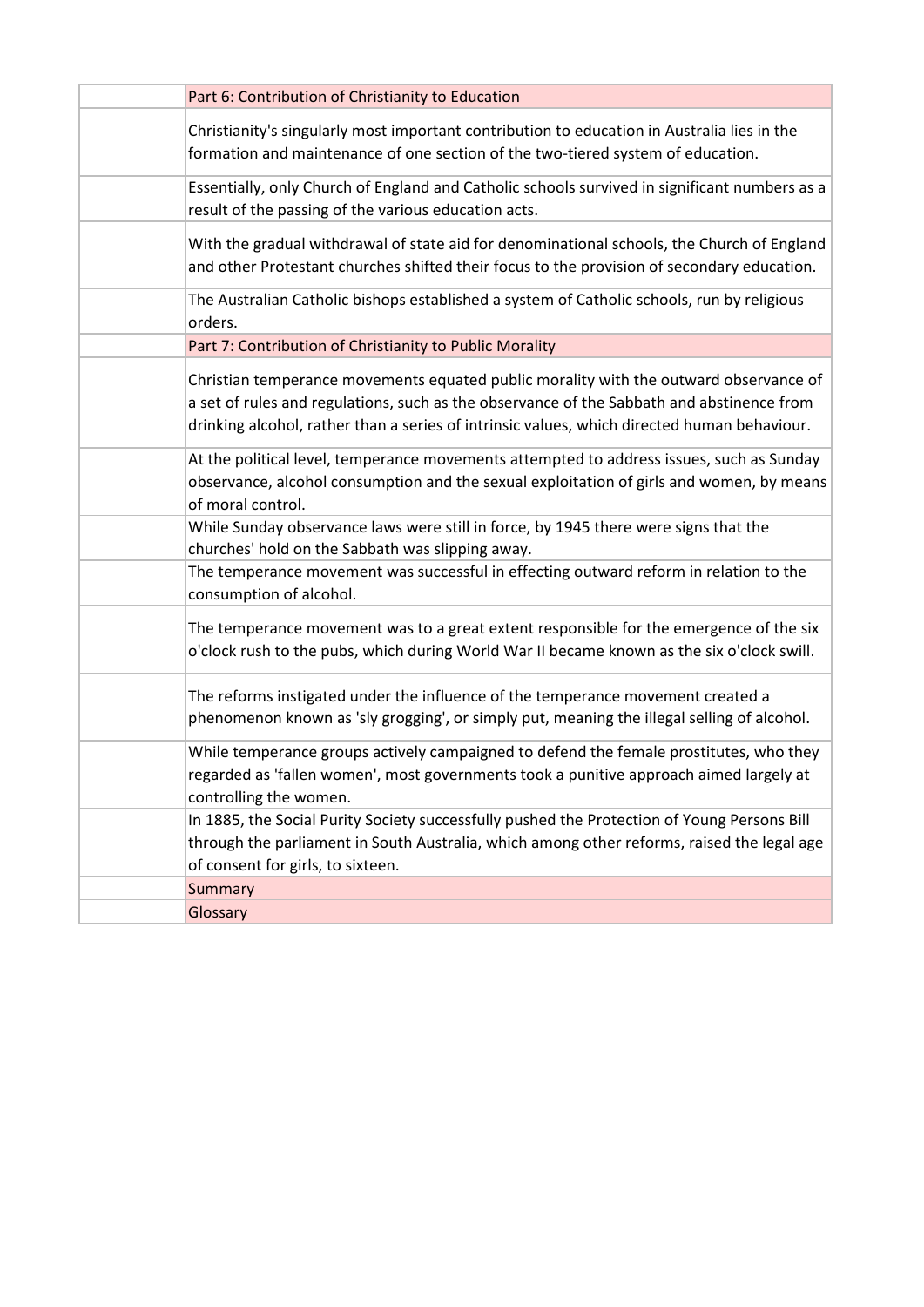| Unit 32 | <b>Origins and Growth of an Australian Catholic Identity</b>                                                                                                          |
|---------|-----------------------------------------------------------------------------------------------------------------------------------------------------------------------|
|         | Part 1: A Question of Identity                                                                                                                                        |
|         | Our personal identity reflects who we are and as we change, so too does our identity.                                                                                 |
|         | While the Catholic Church has universal characteristics, it has nevertheless shown cultural<br>diversity, since it reflects local history, traditions and influences. |
|         | Part 2: Convict Origins                                                                                                                                               |
|         | In colonial times, Catholics in Australia faced many difficulties.                                                                                                    |
|         | Irish Catholic convicts and convicts in general were subject to prevailing attitudes.                                                                                 |
|         | The establishment of the Catholic Church in Australia was influenced by convicts and<br>colonial society.                                                             |
|         | Part 3: The Irish Influence                                                                                                                                           |
|         | The most far-reaching influence in the development of an Australian Catholic identity was<br>the Irish.                                                               |
|         | Devotions and sodalites expressed the faith of Australian Catholics in the years when the<br>Church was predominantly Anglo-Catholic and prior to Vatican II.         |
|         | Part 4: The Clergy                                                                                                                                                    |
|         | The clergy played a significant part in shaping the character of Australian Catholicism.                                                                              |
|         | The relationship between the clergy and laity was based on reliance, dependence and an<br>unquestioning obedience to the authority of the priest.                     |
|         | The factors that influenced this relationship stemmed from the Irish tradition of a tightly                                                                           |
|         | disciplined Church.                                                                                                                                                   |
|         | <b>Part 5: Catholic Education</b>                                                                                                                                     |
|         | Catholic Education has had a significant influence in shaping an Australian Catholic identity.                                                                        |
|         | Religious congregations have shaped and given direction to Catholic Education in Australia.                                                                           |
|         | Australian Catholic schools have played a major part in transmitting the religious and<br>cultural heritage of the Church.                                            |
|         | Catholic schools have played an important role in gaining social equality for Catholics<br>through civic and academic achievement.                                    |
|         | Part 6: Sectarianism, Politics and International Events                                                                                                               |
|         | Politics, and national and international events influenced the development of an Australian<br>Catholic identity.                                                     |
|         | The changing Church impacted on the wider community.                                                                                                                  |
|         | Part 7: The Church and Social Justice                                                                                                                                 |
|         | The Church has ministered to the oppressed from the earliest days of the Australian<br>colonies.                                                                      |
|         | Both clergy and lay people have worked to improve the condition of the poor, oppressed<br>and dispossessed.                                                           |
|         | Social issues continue to challenge the Australian Church.                                                                                                            |
|         | Part 8: Australian Catholics in the 1960s                                                                                                                             |
|         | The community had certain perceptions of Catholics in the post-war period up until the<br>Second Vatican Council.                                                     |
|         | There were typical Catholic attitudes, customs and practices during this period.                                                                                      |